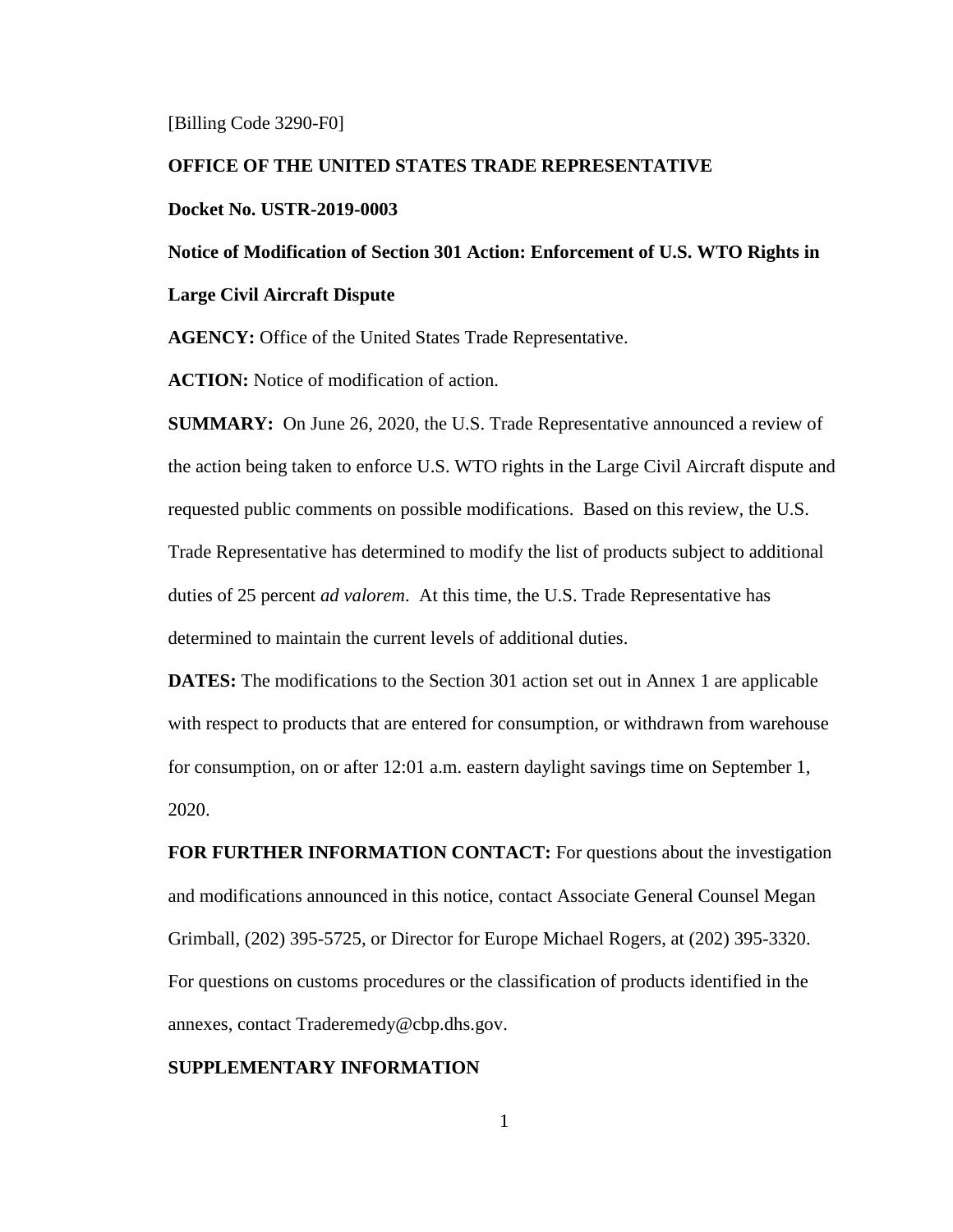#### **A. Proceedings in the Investigation**

On April 12, 2019, the U.S. Trade Representative announced the initiation of an investigation to enforce U.S. rights in the World Trade Organization (WTO) dispute against the EU and certain EU member States addressed to subsidies on large civil aircraft. *See* 84 FR 15028 (April 12 notice). The April 12 notice contains background information on the investigation and the dispute settlement proceedings.

The April 12 notice solicited comments on a proposed determination that, *inter alia*, the EU and certain member States have denied U.S. rights under the WTO Agreement, and in particular, under Articles 5 and 6.3 of the Agreement on Subsidies and Countervailing Measures (SCM Agreement) and the General Agreement on Tariffs and Trade 1994 (GATT 1994), and have failed to comply with the WTO Dispute Settlement Body (DSB) recommendations to bring the WTO-inconsistent subsidies into compliance with WTO obligations. The April 12 notice invited public comment on a proposed action in the form of an additional *ad valorem* duty of up to 100 percent on products of EU member States to be drawn from a list of 317 tariff subheadings and 9 statistical reporting numbers of the Harmonized Tariff Schedule of the United States (HTSUS) included in the annex to that notice.

On July 5, 2019, USTR published a notice inviting public comment on a second list of products also being considered for an additional *ad valorem* duty of up to 100 percent. *See* 84 FR 32248 (July 5, 2019).

On October 2, 2019, the WTO Arbitrator issued a report that concluded that the appropriate level of countermeasures in response to the WTO-inconsistent launch aid

2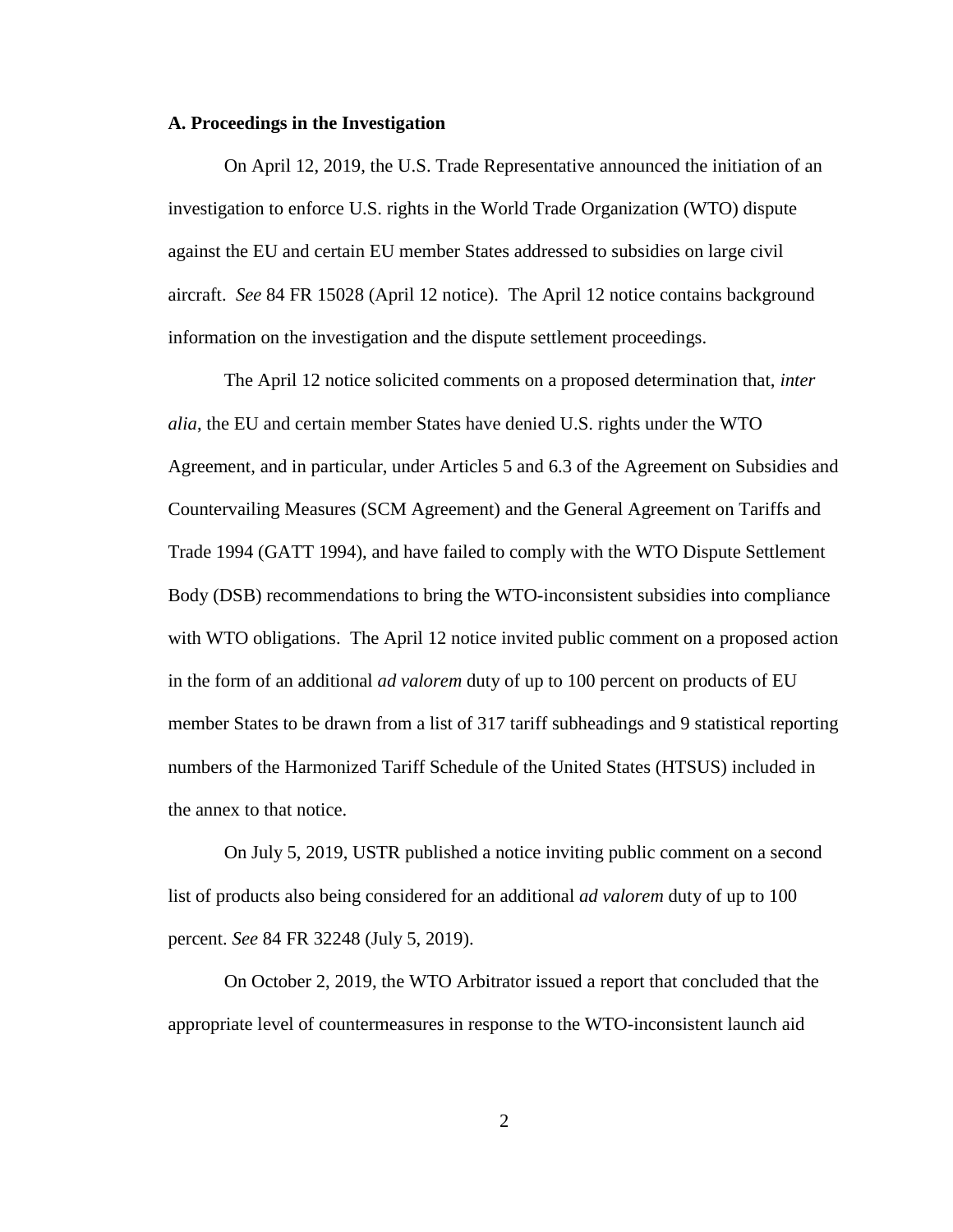provided by the EU or certain member States to their large civil aircraft domestic industry is approximately \$7.5 billion annually.

On October 9, 2019, the U.S. Trade Representative published a determination that the EU and certain member States have denied U.S. rights under the WTO Agreement and have failed to implement DSB recommendations concerning certain subsidies to the EU large civil aircraft industry. The U.S. Trade Representative determined to take action in the form of additional duties on products of certain member States of the EU, at levels of 10 or 25 percent *ad valorem*, effective October 18, 2019. *See* 84 FR 54245 (October 9, 2019) and 84 FR 55998 (October 18, 2019).

On December 12, 2019, the U.S. Trade Representative announced a review of the action and invited public comments regarding potential revisions. *See* 84 FR 67992 (December 12, 2019).

On February 14, 2020, the U.S. Trade Representative announced a determination to modify the list of non-aircraft products subject to 25 percent duty and to increase duties on certain large civil aircraft from 10 to 15 percent, effective March 5 and March 18, respectively. *See* 85 FR 10204 (Feb. 21, 2020) and 85 FR 14517 (March 12, 2020).

On June 26, 2020, the U.S. Trade Representative published a notice announcing another review of the action and establishing a docket to receive public comments. *See* 85 FR 38488. The June 26 notice included a proposal to impose additional duties of up to 100 percent on a new list of products of France, Germany, Spain and the United Kingdom, covered by 30 tariff subheadings with an approximate annual trade value of \$3.1 billion. *See* 85 FR 38488 (June 26, 2020) and 85 FR 39661 (July 1, 2020). The notice invited interested persons to comment on whether products of specific current or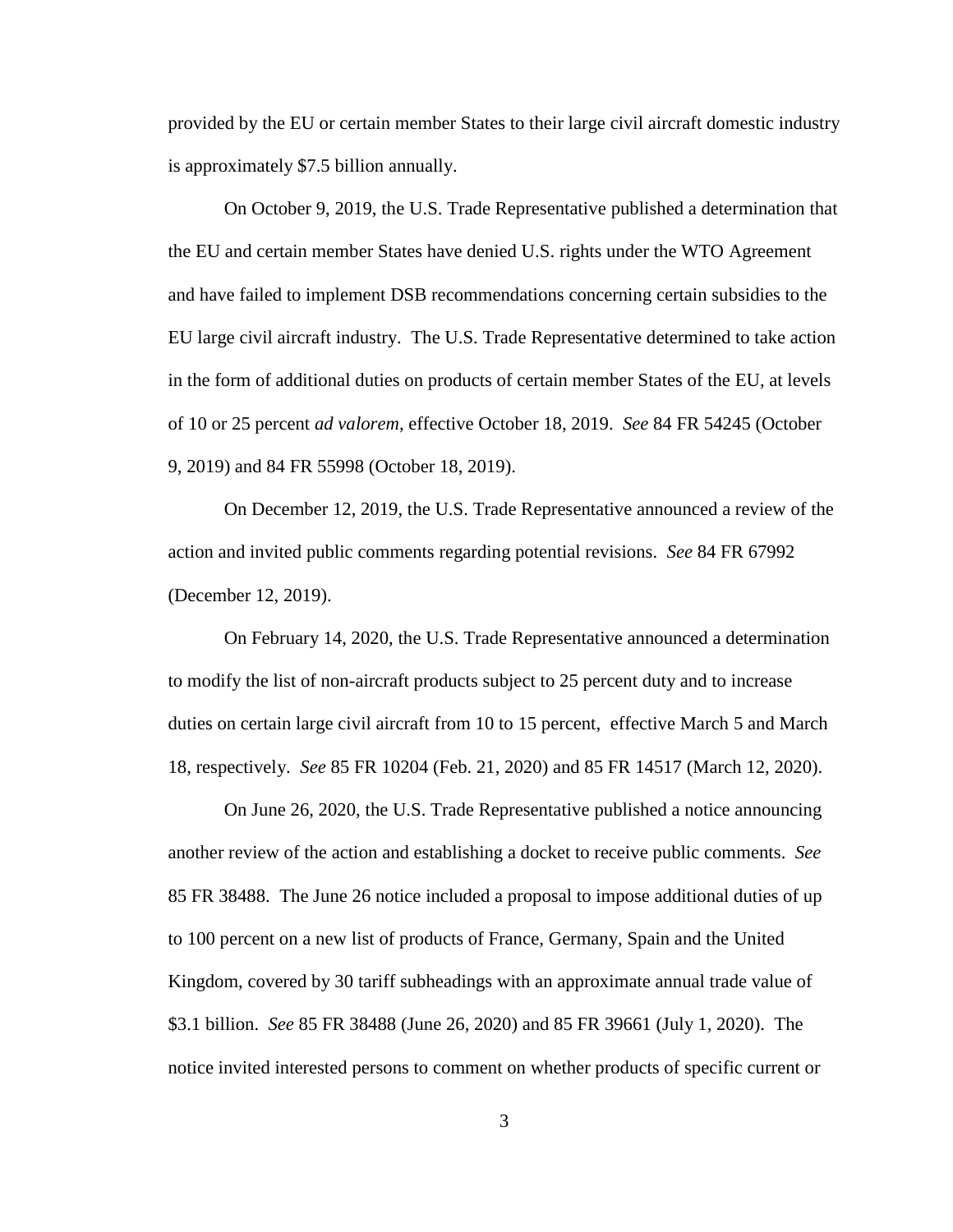former EU member States should be removed from the list of products subject to additional duties or should remain on the list; if a product remains on the list, whether the current rate of additional duty should be increased to as high as 100 percent; and whether additional products should be added to the list. In response to the notice, USTR received approximately 24,000 public comments.

## **B. Revision of Action**

Section 306(b)(2)(B)(i) of the Trade Act of 1974, as amended, provides in pertinent part that the "Trade Representative shall periodically revise the [retaliation] list or action to affect other goods of the country or countries that have failed to implement the [WTO Dispute Settlement Body] recommendation." Section 306(b)(2)(B)(ii) provides that no revision is required under section  $306(b)(2)(B)$  if the U.S. Trade Representative determines that implementation of the DSB's recommendations is imminent, or the U.S. Trade Representative agrees with the affected industry concerned that revision of the list is not necessary.

The U.S. Trade Representative has not determined that the circumstances set forth in section  $306(b)(2)(B)(ii)$  currently apply, and accordingly has determined to revise the action being taken in the investigation. The EU has not taken any action on six of the launch aid measures found in the WTO compliance proceedings to continue to be WTOinconsistent. Furthermore, although the European Commission recently announced amendments to French and Spanish Airbus A350 XWB launch aid contracts, these actions do not implement the DSB's recommendations by withdrawing the subsidies received by Airbus.

4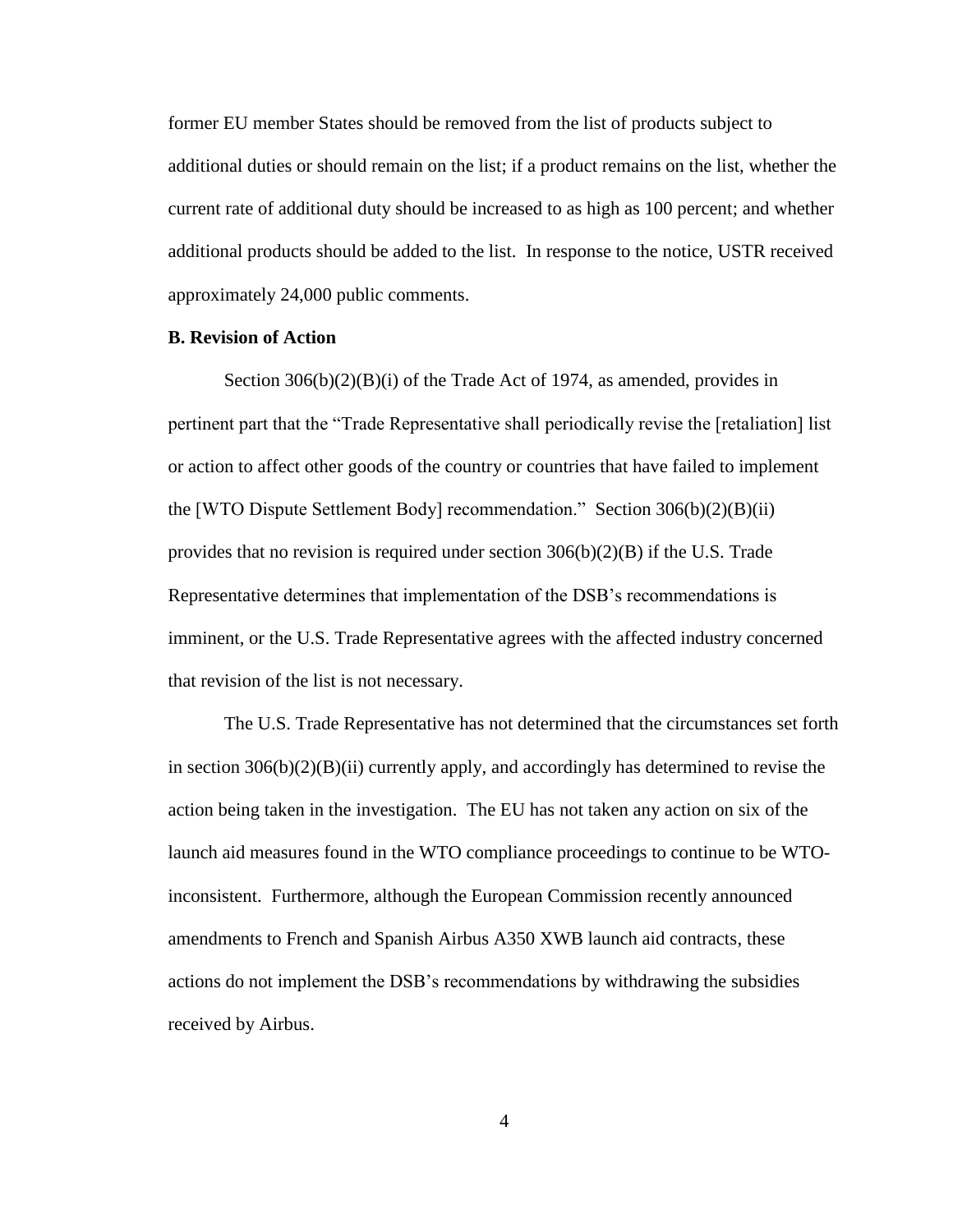Section 306(b)(2)(D) provides in pertinent part that in revising any list or action, the U.S. Trade Representative "shall act in a manner that is most likely to result in the country or countries implementing the recommendations adopted in the dispute settlement proceeding or in achieving mutually satisfactory solution to the issue that gave rise to the dispute settlement proceeding."

The modifications to the Section 301 action announced in this Notice are in accordance with the statutory objective, and take into account the public comments, any advice of advisory committees, and the advice of the Section 301 committee. In accordance with section  $306(b)(2)(F)$  of the Trade Act (19 U.S.C. 2416(b)(2)(F)), the revised action includes reciprocal goods of the affected industry. The annual trade value of the tariff subheadings subject to additional duties under the revised action remains at approximately \$7.5 billion, which is consistent with the WTO Arbitrator's finding on the appropriate level of countermeasures.

As specified in the Annex 1 to this notice, the U.S. Trade Representative has determined to alter the composition of the list of non-aircraft products subject to additional duties. The level of additional duties on non-aircraft products will remain at 25 percent. In addition, the additional duty on certain large civil aircraft will remain at 15 percent.

Annex 1 to this Notice identifies the products affected by the revised action, the rate of duty to be assessed, and the current or former EU member States affected. Annex 2, section 1, contains the unofficial descriptive list of the revisions made by this Notice. Annex 2, section 2, contains an unofficial, consolidated description of the action, reflecting the changes in Annex 1.

5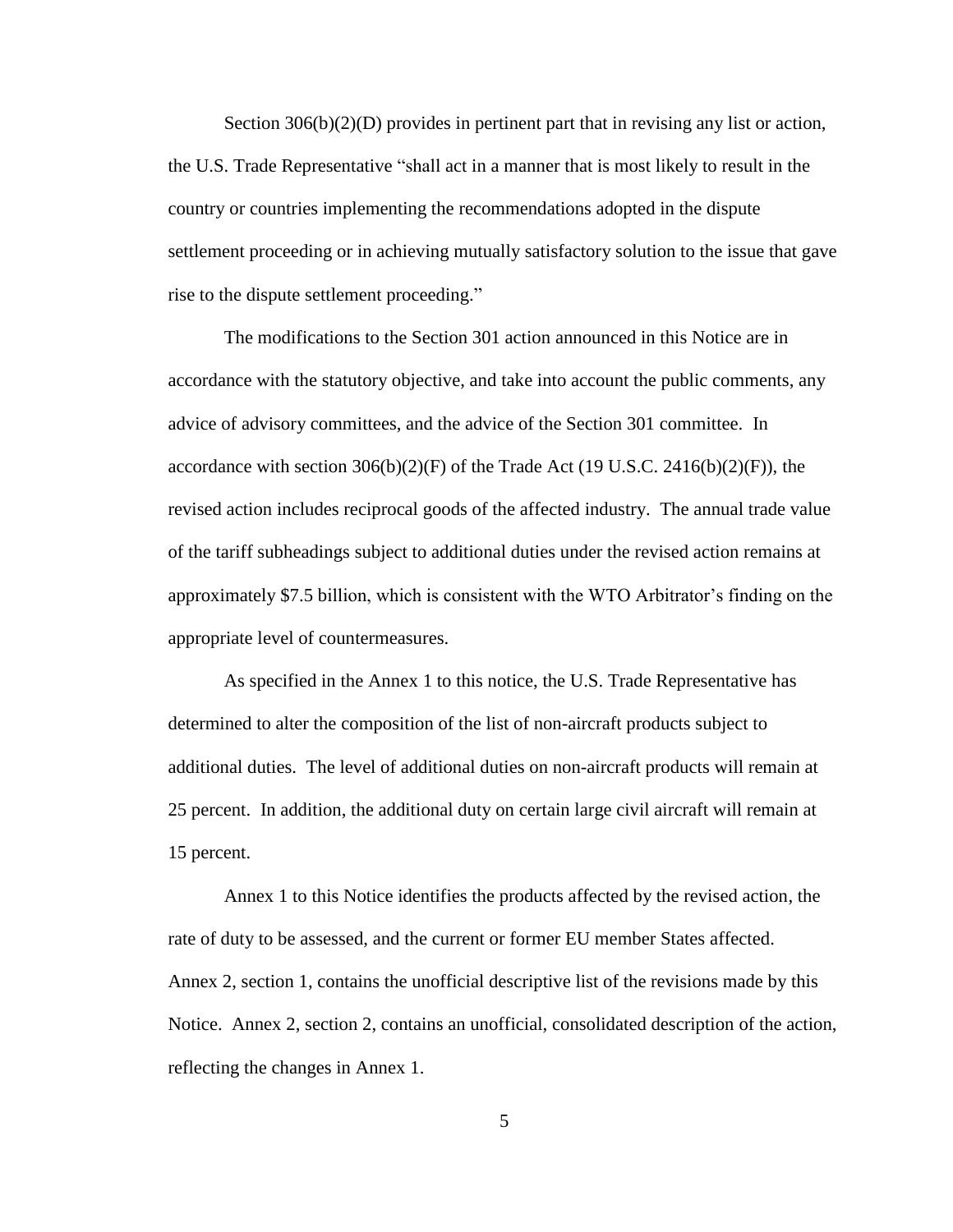In order to implement this determination, effective September 1, 2020, subchapter III of chapter 99 of the HTSUS is modified by Annex 1 to this notice. The additional duties provided for in the HTSUS subheadings established by Annex 1 apply in addition to all other applicable duties, fees, exactions, and charges.

Any product listed in Annex 1 to this notice, except any product that is eligible for admission under 'domestic status' as defined in 19 CFR 146.43, which is subject to the additional duty imposed by this determination, and is admitted into a U.S. foreign trade zone on or after 12:01 a.m. eastern daylight savings time on September 1, 2020, only may be admitted as 'privileged foreign status' as defined in 19 CFR 146.41. Such products will be subject upon entry for consumption to any *ad valorem* rates of duty or quantitative limitations related to the classification under the applicable HTSUS subheading.

The U.S. Trade Representative will continue to consider the action taken in this investigation. As stated in the February 21, 2020, notice, the U.S. Trade Representative has determined that the action may be revised as appropriate immediately upon any imposition of additional duties on U.S. products in connection with the Large Civil Aircraft dispute or with the EU's WTO challenge to the alleged subsidization of U.S. large civil aircraft.

Joseph Barloon General Counsel Office of the U.S. Trade Representative.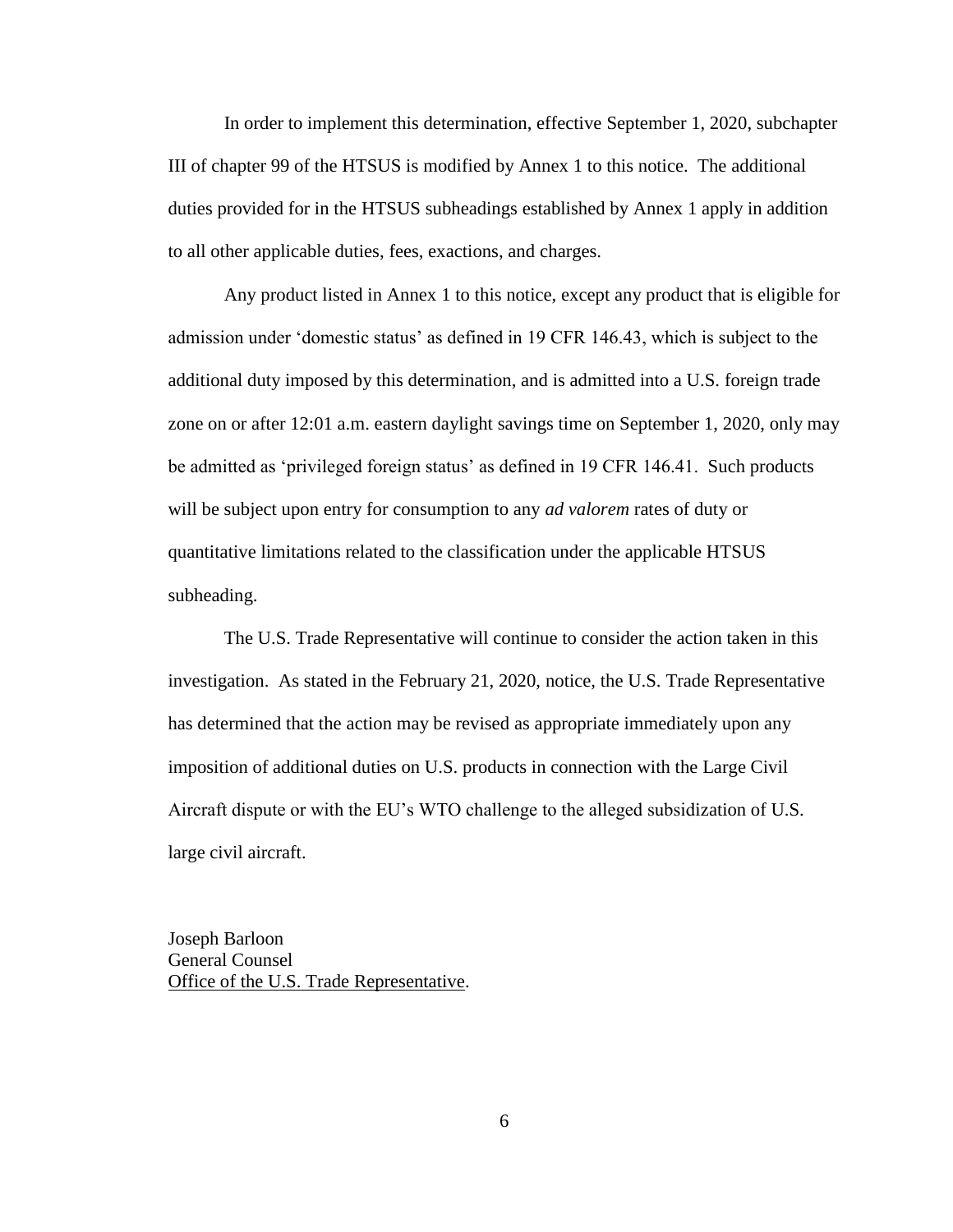# **ANNEX 1**

A. Effective with respect to goods entered for consumption, or withdrawn from warehouse for consumption, on or after 12:01 a.m. eastern daylight time September 1, 2020, U.S. note 21 to subchapter III of chapter 99 of the Harmonized Tariff Schedule of the United States is modified as provided herein:

1. U.S. note 21(a) to such subchapter is modified by deleting "9903.89.52" each place that it appears and inserting "9903.89.55" in lieu thereof.

2. U.S. note 21(e) to such subchapter is modified by deleting "0406.90.99".

3. U.S. note 21(l) to such subchapter is modified by inserting "1905.31.00" in numerical order.

4. U.S. note 21(n) to such subchapter is modified by deleting "1905.31.00".

5. U.S. note 21(q) to such subchapter is modified by deleting "subheading 8214.90.60" and inserting "subheadings 2007.99.05, 2007.99.10, 2007.99.15, 2007.99.20, 2007.99.25, 2007.99.35, 2007.99.60, or 8214.90.60" in lieu thereof.

6. U.S. note 21 to such subchapter is modified by inserting in alphabetical order: "(r) Subheading 9903.89.55 and superior text thereto shall apply to all products of Austria, Belgium, Bulgaria, Croatia, Cyprus, Czech Republic, Denmark, Estonia, Finland, Germany, Hungary, Ireland, Italy, Latvia, Lithuania, Luxembourg, Malta, Netherlands, Portugal, Romania, Slovakia, Slovenia, Spain, Sweden, or the United Kingdom that are classified in subheading 0406.90.99."

B. Effective with respect to goods entered for consumption, or withdrawn from warehouse for consumption, on or after 12:01 a.m. eastern daylight time September 1, 2020, the following new tariff provisions are inserted in numerical sequence in subchapter III of chapter 99, with the material in the following new tariff provisions inserted in the columns entitled "Heading/Subheading", "Article Description", and "Rates of Duty 1-General", respectively: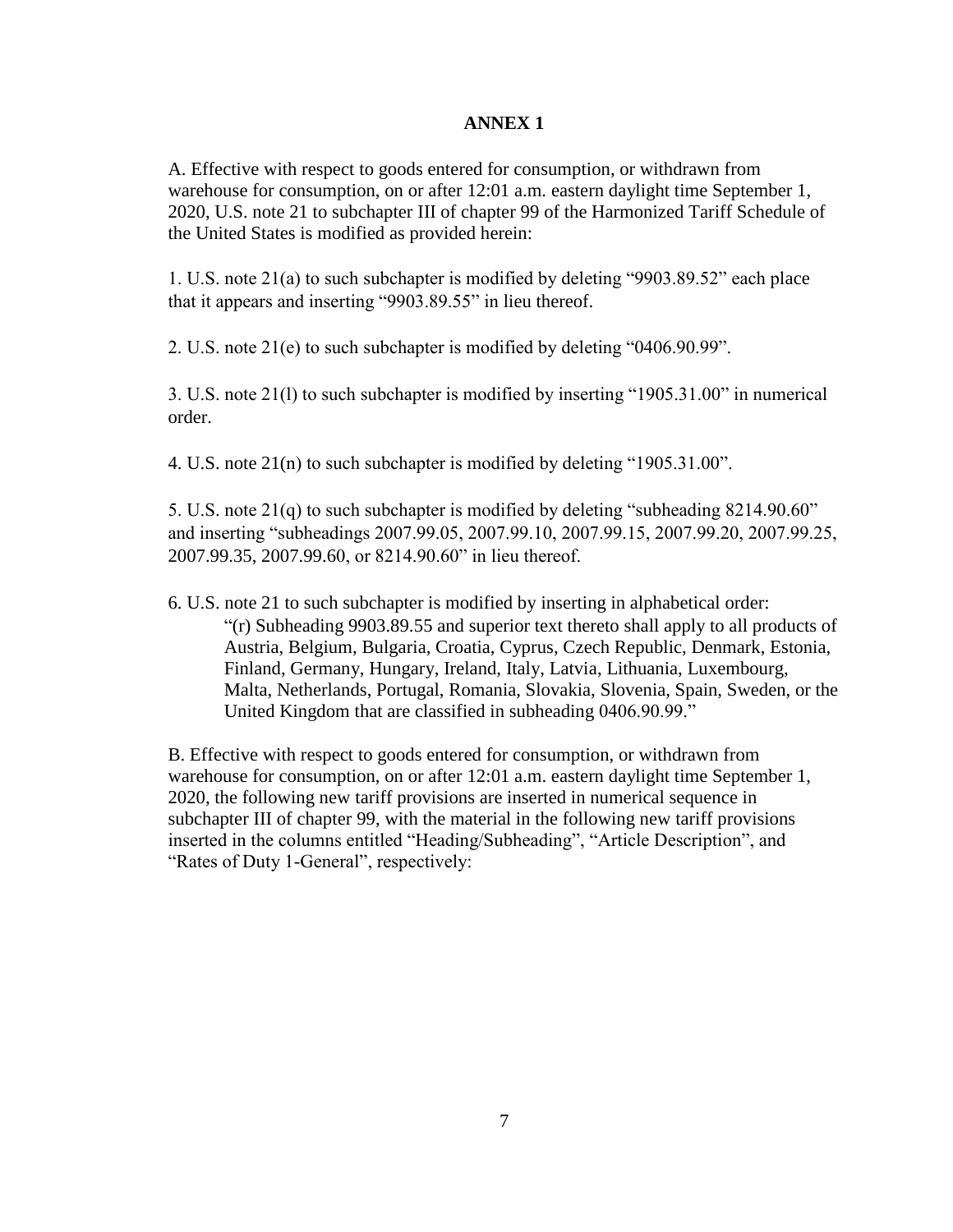|                   |                                                                                                                                                                                                                                                                                                                                                                                      | <b>Rates of Duty</b>                                                    |                |                |
|-------------------|--------------------------------------------------------------------------------------------------------------------------------------------------------------------------------------------------------------------------------------------------------------------------------------------------------------------------------------------------------------------------------------|-------------------------------------------------------------------------|----------------|----------------|
| Heading/          | <b>Article description</b>                                                                                                                                                                                                                                                                                                                                                           |                                                                         |                | $\overline{2}$ |
| <b>Subheading</b> |                                                                                                                                                                                                                                                                                                                                                                                      | General                                                                 | <b>Special</b> |                |
| 9903.89.55        | "Articles the product of Austria, Belgium, Bulgaria,<br>Croatia, Cyprus, Czech Republic, Denmark, Estonia,<br>Finland, Germany, Hungary, Ireland, Italy, Latvia,<br>Lithuania, Luxembourg, Malta, Netherlands, Portugal,<br>Romania, Slovakia, Slovenia, Spain, Sweden, or the<br>United Kingdom:<br>Provided for in subheadings enumerated in U.S.<br>note 21(r) to this subchapter | The duty<br>provided in<br>the<br>applicable<br>subheading<br>$+25\%$ " |                |                |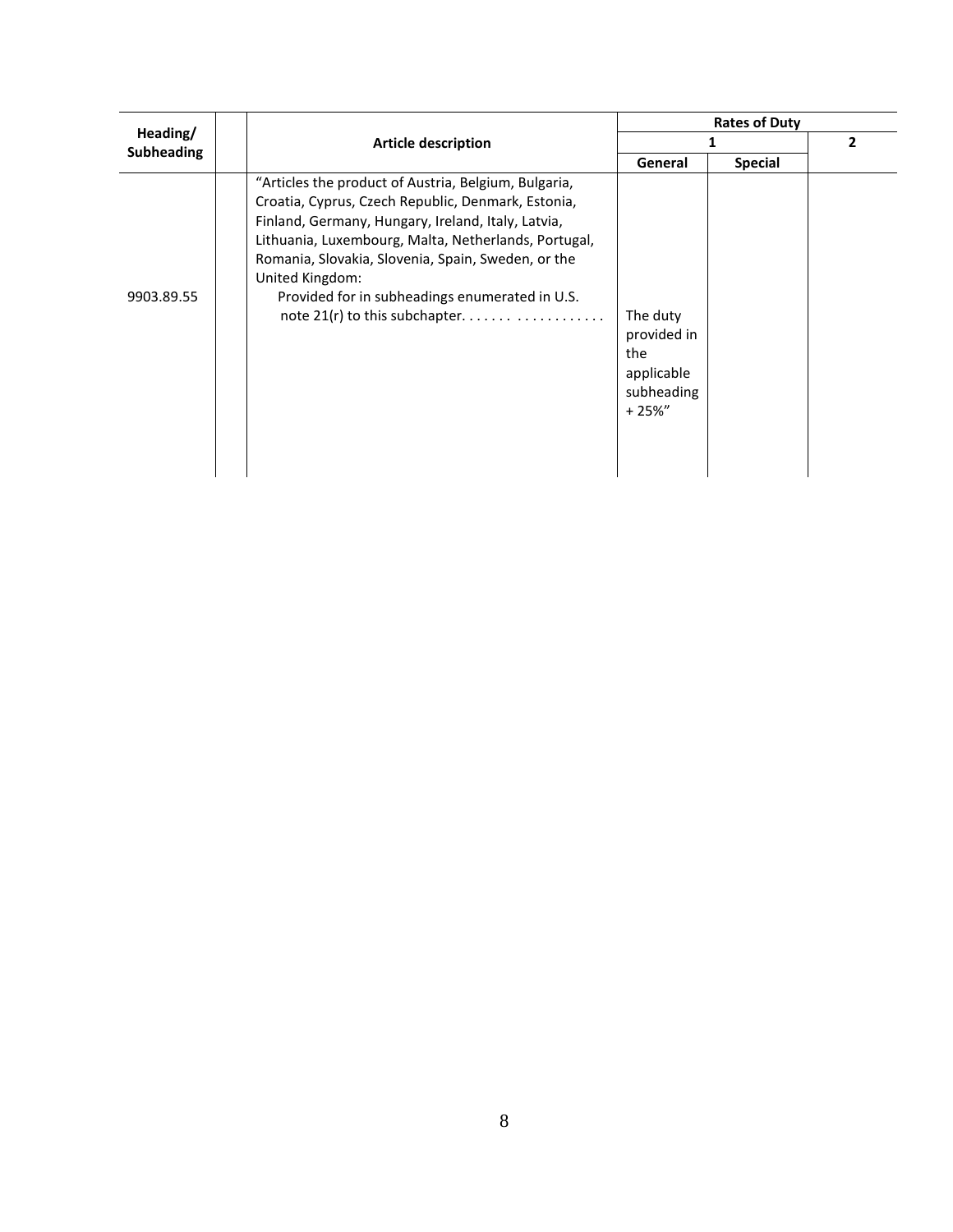# **ANNEX 2**

# **Section 1 – Descriptive List of Changes from Annex 1**

Note: The product descriptions that are contained this Annex are provided for informational purposes only, and are not intended to delimit in any way the scope of the action, except as specified below. In all cases, the formal language in Annex 1 governs the tariff treatment of products covered by the action. Section 1 of this Annex describes the changes to the action that were undertaken as a result of Annex 1, as reflected in the informal list presented in Section 2 of this Annex.

Any questions regarding the scope of particular HTS subheadings should be referred to U.S. Customs and Border Protection. In the product descriptions, the abbreviation "nesoi" means "not elsewhere specified or included".

The following changes are made effective September 1, 2020.

**a)** The following product has been removed from Part 4 of the descriptive list in Section 2.

| <b>HTS</b>        | <b>Product Description</b>                                                                                                     |
|-------------------|--------------------------------------------------------------------------------------------------------------------------------|
| <b>Subheading</b> |                                                                                                                                |
| 0406.90.99        | Cheeses $\&$ subst. for cheese (incl. mixt.), nesoi, w/o cows milk,<br>w/butterfat over 0.5 percent by wt, not subject to GN15 |

**b)** The following product has been inserted into Part 11 of the descriptive list in Section 2.

| <b>HTS</b>        | <b>Product Description</b> |
|-------------------|----------------------------|
| <b>Subheading</b> |                            |
| 1905.31.00        | Sweet biscuits             |

**c)** The following product has been deleted from Part 13 of the descriptive list in Section 2.

| <b>HTS</b>        | <b>Product Description</b> |
|-------------------|----------------------------|
| <b>Subheading</b> |                            |
| 1905.31.00        | Sweet biscuits             |

**d)** The following products have been added to the action, and have been inserted into Part 16 of the descriptive list in Section 2.

| <b>HTS</b>        | <b>Product Description</b>     |
|-------------------|--------------------------------|
| <b>Subheading</b> |                                |
| 2007.99.05        | Lingonberry and raspberry jams |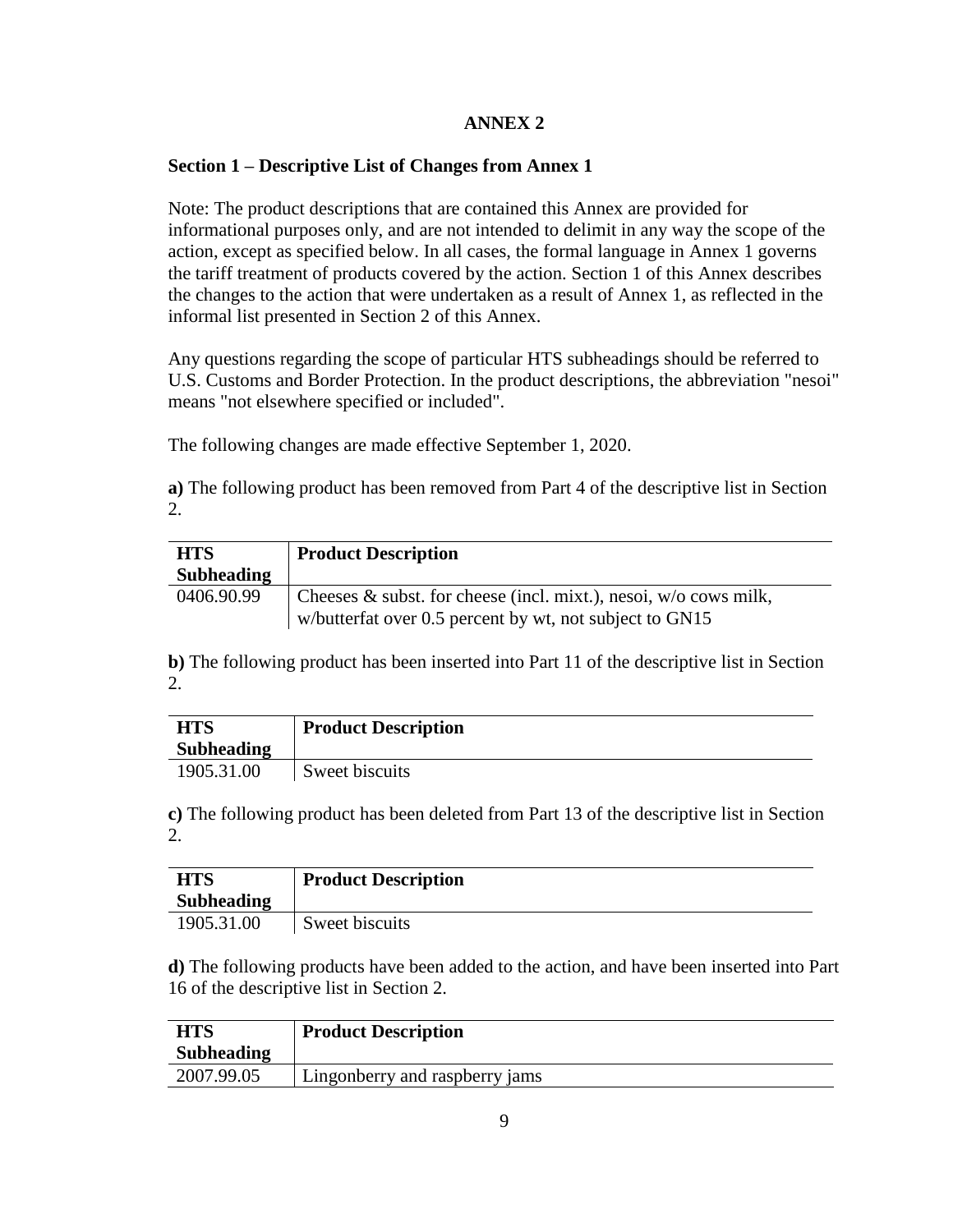| <b>HTS</b>        | <b>Product Description</b>                              |
|-------------------|---------------------------------------------------------|
| <b>Subheading</b> |                                                         |
| 2007.99.10        | Strawberry jam                                          |
| 2007.99.15        | Currant and other berry jams, nesoi                     |
| 2007.99.20        | Apricot jam                                             |
| 2007.99.25        | Cherry jam                                              |
| 2007.99.35        | Peach jam                                               |
| 2007.99.60        | Strawberry pastes and purees, being cooked preparations |

**e)** Part 17 has been inserted into the descriptive list in Section 2.

| <b>HTS</b>        | <b>Product Description</b>                                                                                                     |
|-------------------|--------------------------------------------------------------------------------------------------------------------------------|
| <b>Subheading</b> |                                                                                                                                |
| 0406.90.99        | Cheeses $\&$ subst. for cheese (incl. mixt.), nesoi, w/o cows milk,<br>w/butterfat over 0.5 percent by wt, not subject to GN15 |

# **Section 2 – Descriptive List of Action, reflecting changes as described in Annex 1**

Note: The product descriptions that are contained this Annex are provided for informational purposes only, and are not intended to delimit in any way the scope of the action, except as specified below. In all cases, the formal language in Annex 1 and the notices published at 84 FR 54245 and 84 FR 55998 governs the tariff treatment of products covered by the action.

Any questions regarding the scope of particular HTS subheadings should be referred to U.S. Customs and Border Protection. In the product descriptions, the abbreviation "nesoi" means "not elsewhere specified or included".

**Part 1** – Products of France, Germany, Spain, or the United Kingdom described below are subject to additional import duties of 15 percent ad valorem.

Note: For purposes of the 8-digit subheading of HTS listed below, the product description defines and limits the scope of the proposed action.

| <b>HTS</b><br><b>Subheading</b>   | <b>Product Description</b>                                                |
|-----------------------------------|---------------------------------------------------------------------------|
| 8802.40.00**                      | New airplanes and other new aircraft, as defined in U.S. note 21(b),      |
|                                   | (other than military airplanes or other military aircraft), of an unladen |
|                                   | weight exceeding 30,000 kg (described in statistical reporting numbers    |
|                                   | 8802.40.0040, 8802.40.0060 or 8802.40.0070)                               |
| $\psi \psi \cap 1$ (Fig ii iii) 1 |                                                                           |

\*\*Only a portion of HS8 digit is to be covered

**Part 2** – Products of Austria, Belgium, Bulgaria, Croatia, Cyprus, Czech Republic, Denmark, Estonia, Finland, France, Germany, Greece, Hungary, Ireland, Italy, Latvia, Lithuania, Luxembourg, Malta, Netherlands, Poland, Portugal, Romania, Slovakia,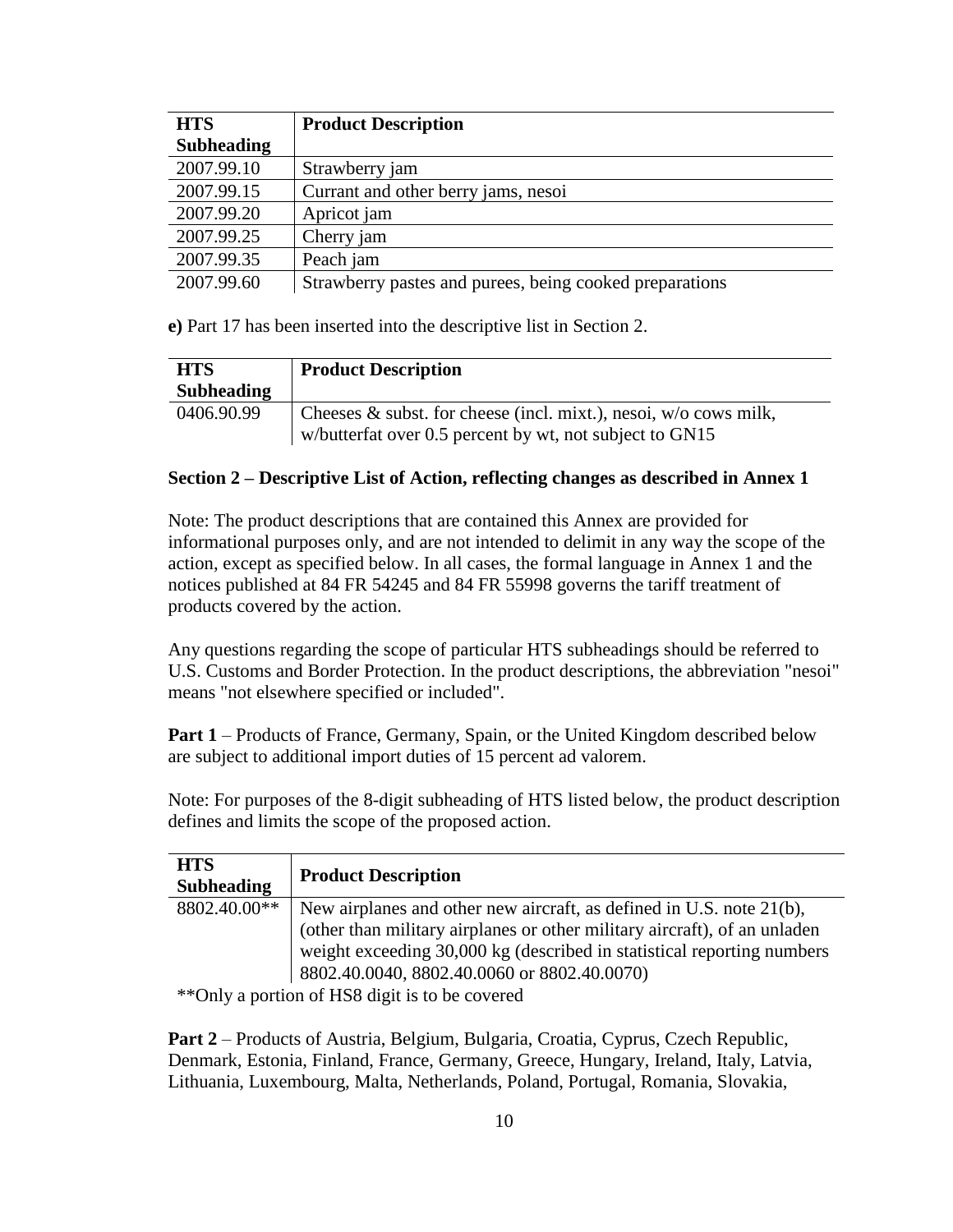Slovenia, Spain, Sweden, or the United Kingdom described below are subject to additional import duties of 25 percent ad valorem:

| <b>HTS</b><br><b>Subheading</b> | <b>Product Description</b>                                                                                                                                                                                 |
|---------------------------------|------------------------------------------------------------------------------------------------------------------------------------------------------------------------------------------------------------|
| 0403.10.50                      | Yogurt, in dry form, whether or not flavored or containing added fruit                                                                                                                                     |
|                                 | or cocoa, not subject to gen note 15 or add. US note 10 to Ch.4                                                                                                                                            |
| 0403.90.85                      | Fermented milk o/than dried fermented milk or o/than dried milk with<br>added lactic ferments                                                                                                              |
| 0403.90.90                      | Curdled milk/cream/kephir & other fermentd or acid. milk/cream<br>subject to add US note 10 to Ch.4                                                                                                        |
| 0405.20.20                      | Butter substitute dairy spreads, over 45% butterfat weight, subject to<br>quota pursuant to chapter 4 additional US note 14                                                                                |
| 0406.10.28                      | Fresh (unripened/uncured) cheddar cheese, cheese/subs for cheese cont<br>or proc from cheddar cheese, not subj to Ch4 US note 18, not GN15                                                                 |
| 0406.10.54                      | Fresh (unripened/uncured) Italian-type cheeses from cow milk,<br>cheese/substitutes containing such Italian-type cheeses or processed<br>therefrom, subj to Ch4 US note 21, not subject to general note 15 |
| 0406.10.58                      | Fresh (unrip./uncured) Italian-type cheeses from cow milk,<br>cheese/substitutes cont or proc therefrom, not subj to Ch4 US note 21<br>or GN15                                                             |
| 0406.10.68                      | Fresh (unripened/uncured) Swiss/Emmentaler cheeses, except those<br>with eye formation, gruyere-process cheese and cheese cont or proc.<br>from such, not subject to additional US note 22 to ch4.         |
| 0406.20.51                      | Romano, reggiano, provolone, provoletti, sbrinz and goya, made from<br>cow's milk, grated or powdered, subject to additional US note 21 to<br>Ch.4                                                         |
| 0406.20.53                      | Romano, reggiano, provolone, provoletti, sbrinz and goya, made from<br>cow's milk, grated or powdered, not subject to Ch4 US note 21 or<br>GN15                                                            |
| 0406.20.69                      | Cheese containing or processed from american-type cheese (except<br>cheddar), grated or powdered, subject to additional US note 19 to Ch. 4                                                                |
| 0406.20.77                      | Cheese containing or processed from italian-type cheeses made from<br>cow's milk, grated or powdered, subject to additional US note 21 to Ch.<br>4                                                         |
| 0406.20.79                      | Cheese containing or processed from italian-type cheeses made from<br>cow's milk, grated or powdered, not subject to additional US note 21 to<br>Ch.4                                                      |
| 0406.20.87                      | Cheese (including mixtures), nesoi, $n/0$ 0.5 percent by wt. of butterfat,<br>grated or powdered, not subject to additional US note 23 to Ch. 4                                                            |
| 0406.20.91                      | Cheese (including mixtures), nesoi, o/0.5 percent by wt of butterfat,<br>w/cow's milk, grated or powdered, not subject to additional US note 16<br>to Ch. 4                                                |
| 0406.30.05                      | Stilton cheese, processed, not grated or powdered, subject to additional<br>US note 24 to Ch. 4                                                                                                            |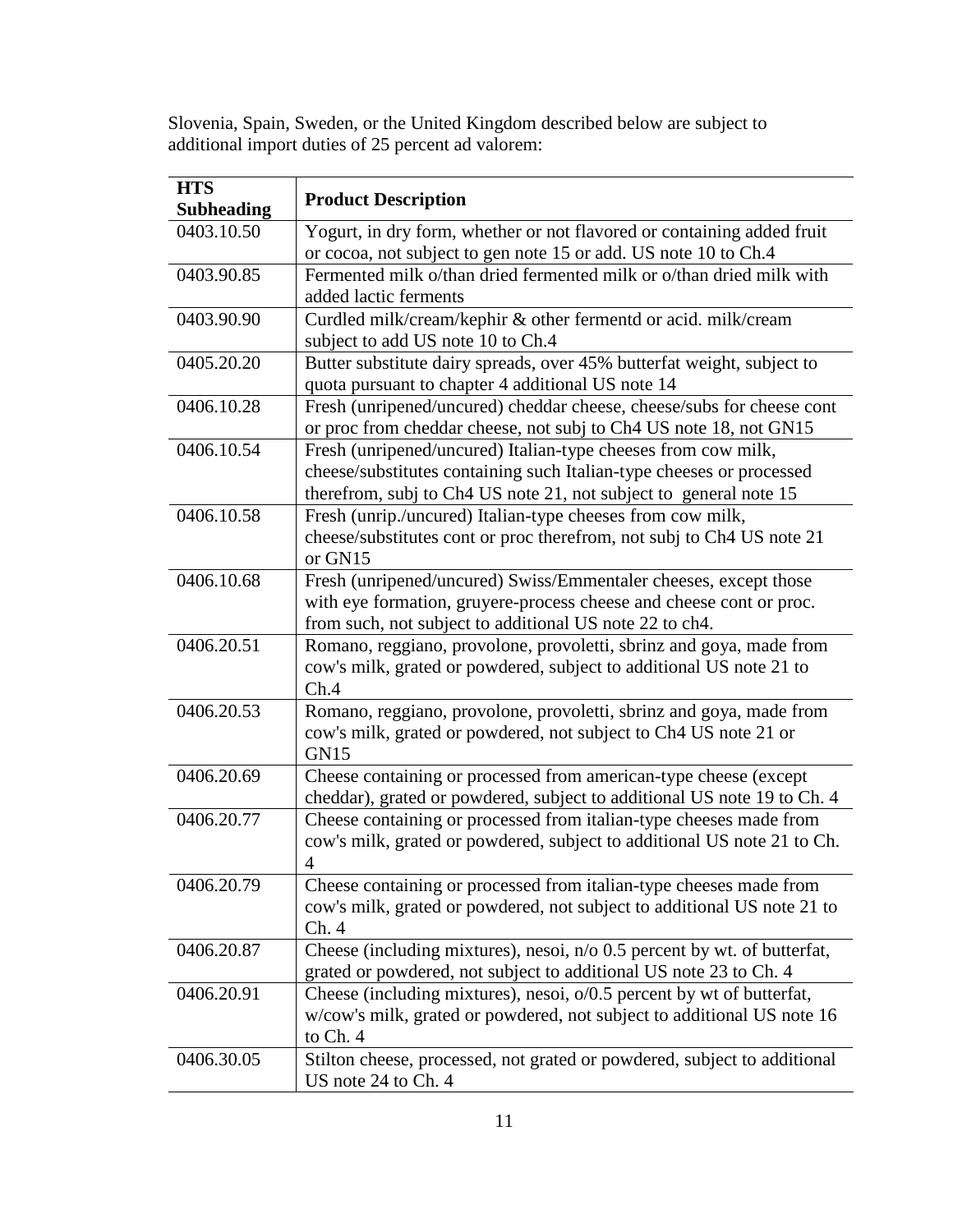| <b>HTS</b><br><b>Subheading</b> | <b>Product Description</b>                                                    |
|---------------------------------|-------------------------------------------------------------------------------|
| 0406.30.18                      | Blue-veined cheese (except roquefort), processed, not grated or               |
|                                 | powdered, not subject to gen. note 15 or additional US note 17 to Ch. 4       |
| 0406.30.28                      | Cheddar cheese, processed, not grated or powdered, not subject to gen         |
|                                 | note 15 or to additional US note 18 to Ch. 4                                  |
| 0406.30.34                      | Colby cheese, processed, not grated or powdered, subject to additional        |
|                                 | US note 19 to Ch. 4                                                           |
| 0406.30.38                      | Colby cheese, processed, not grated or powdered, not subject to gen           |
|                                 | note 15 or additional US note 19 to Ch. 4                                     |
| 0406.30.55                      | Processed cheeses made from sheep's milk, including mixtures of such          |
|                                 | cheeses, not grated or powdered                                               |
| 0406.30.69                      | Processed cheese containing or processed from american-type cheese            |
|                                 | (except cheddar), not grated/powdered, subject to additional US note 19       |
|                                 | to Ch. 4, not subject to GN15                                                 |
| 0406.30.79                      | Processed cheese containing or processed from Italian-type, not               |
|                                 | grated/powdered, not subject to additional US note 21 to Ch. 4, not           |
|                                 | GN <sub>15</sub>                                                              |
| 0406.40.44                      | Stilton cheese, nesoi, in original loaves, subject to additional US note      |
|                                 | 24 to Ch. 4                                                                   |
| 0406.40.48                      | Stilton cheese, nesoi, not in original loaves, subject to additional US       |
|                                 | note 24 to Ch. 4                                                              |
| 0406.90.32                      | Goya cheese from cow's milk, not in original loaves, nesoi, not subject       |
|                                 | to gen. note 15 or to additional US note 21 to Ch. 4                          |
| 0406.90.43                      | Reggiano, Parmesan, Provolone, and Provoletti cheese, nesoi, not from         |
|                                 | cow's milk, not subject to gen. note 15                                       |
| 0406.90.52                      | Colby cheese, nesoi, subject to additional US note 19 to Ch. 4 and            |
|                                 | entered pursuant to its provisions                                            |
| 0406.90.54                      | Colby cheese, nesoi, not subject to gen. note 15 or to add. US note 19 to     |
|                                 | Ch. 4                                                                         |
| 0406.90.68                      | Cheeses & subst. for cheese(incl. mixt.), nesoi,                              |
|                                 | w/romano/reggiano/parmesan/provolone/etc, f/cow milk, not subj. Ch4           |
|                                 | US note $21$ , not $GN15$                                                     |
| 0406.90.72                      | Cheeses & subst. for cheese (incl. mixt.), nesoi, w/ or from blue-veined      |
|                                 | cheese, subj. to add. US note 17 to Ch.4, not GN15                            |
| 0406.90.74                      | Cheeses $\&$ subst. for cheese (incl. mixt.), nesoi, $w/$ or from blue-veined |
|                                 | cheese, not subj. to add. US note 17 to Ch.4, not GN15                        |
| 0406.90.82                      | Cheeses & subst. for cheese (incl. mixt.), nesoi, w/ or from Am. cheese       |
|                                 | except cheddar, subj. to add. US note 19 to Ch.4, not GN15                    |
| 0406.90.92                      | Cheeses $\&$ subst. for cheese (incl. mixt.), nesoi, $w/$ or from swiss,      |
|                                 | emmentaler or gruyere, not subj. Ch4 US note 22, not GN15                     |
| 0406.90.94                      | Cheeses & subst. for cheese (incl. mixt.), nesoi, w/butterfat $n/0.5$         |
|                                 | percent by wt, not subject to additional US note 23 to Ch. 4, not GN15        |
| 0805.10.00                      | Oranges, fresh or dried                                                       |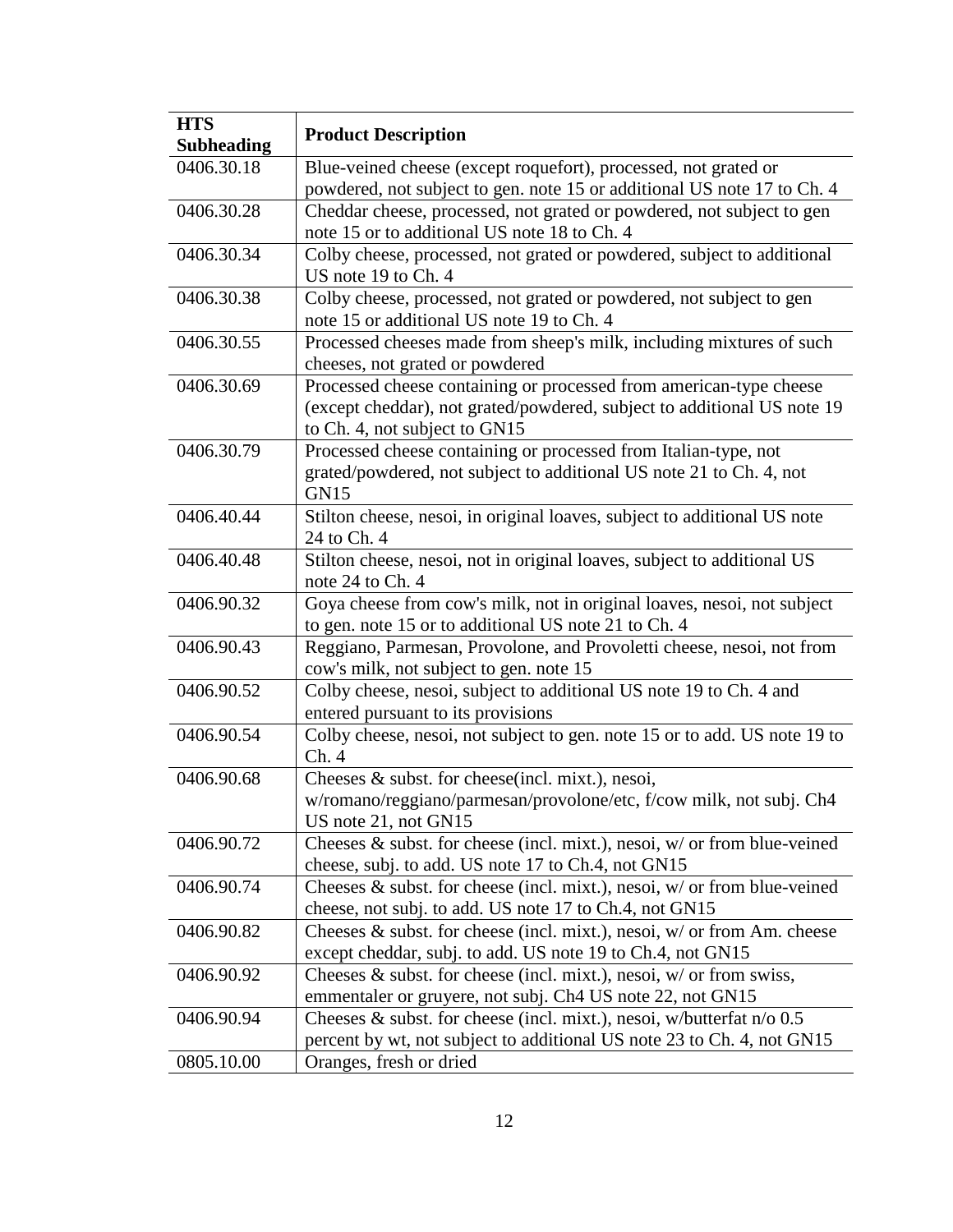| <b>HTS</b>        |                                                                          |
|-------------------|--------------------------------------------------------------------------|
| <b>Subheading</b> | <b>Product Description</b>                                               |
| 0805.21.00        | Mandarins and other similar citrus hybrids including tangerines,         |
|                   | satsumas, clementines, wilkings, fresh or dried                          |
| 0805.22.00        | Clementines, fresh or dried, other                                       |
| 0805.50.20        | Lemons, fresh or dried                                                   |
| 0812.10.00        | Cherries, provisionally preserved, but unsuitable in that state for      |
|                   | immediate consumption                                                    |
| 0813.40.30        | Cherries, dried                                                          |
| 1602.49.10        | Prepared or preserved pork offal, including mixtures                     |
| 1605.53.05        | Mussels, containing fish meats or in prepared meals                      |
| 1605.56.05        | Products of clams, cockles, and arkshells containing fish meat; prepared |
|                   | meals                                                                    |
| 1605.56.10        | Razor clams, in airtight containers, prepared or preserved, nesoi        |
| 1605.56.15        | Boiled clams in immediate airtight containers, the contents of which do  |
|                   | not exceed 680 g gross weight                                            |
| 1605.56.20        | Clams, prepared or preserved, excluding boiled clams, in immediate       |
|                   | airtight containers, nesoi                                               |
| 1605.56.30        | Clams, prepared or preserved, other than in airtight containers          |
| 1605.56.60        | Cockles and arkshells, prepared or preserved                             |
| 1605.59.05        | Products of molluscs nesoi containing fish meat; prepared meals of       |
|                   | molluscs nesoi                                                           |
| 1605.59.60        | Molluscs nesoi, prepared or preserved                                    |

Part 3 – Products of Germany, Spain, or the United Kingdom described below are subject to additional import duties of 25 percent ad valorem:

| <b>HTS</b>        | <b>Product Description</b>                                                 |
|-------------------|----------------------------------------------------------------------------|
| <b>Subheading</b> |                                                                            |
| 0203.29.40        | Frozen meat of swine, other than retail cuts, nesoi                        |
| 0404.10.05        | Whey protein concentrates                                                  |
| 0406.10.84        | Fresh cheese, and substitutes for cheese, cont. cows milk, neosi, over     |
|                   | 0.5 percent by wt. of butterfat, descr in add US note 16 to Ch 4, not      |
|                   | GN15                                                                       |
| 0406.10.88        | Fresh cheese, and substitutes for cheese, cont. cows milk, neosi, over     |
|                   | 0.5 percent by wt. of butterfat, not descr in add US note 16 to Ch 4, not  |
|                   | <b>GN 15</b>                                                               |
| 0406.10.95        | Fresh cheese, and substitutes for cheese, not cont. cows milk, neosi,      |
|                   | over 0.5 percent by wt. of butterfat                                       |
| 0406.90.16        | Edam and gouda cheese, nesoi, subject to additional US note 20 to Ch.      |
|                   | 4                                                                          |
| 0406.90.56        | Cheeses, nesoi, from sheep's milk in original loaves and suitable for      |
|                   | grating                                                                    |
| 1509.10.20        | Virgin olive oil and its fractions, whether or not refined, not chemically |
|                   | modified, weighing with the immediate container under 18 kg                |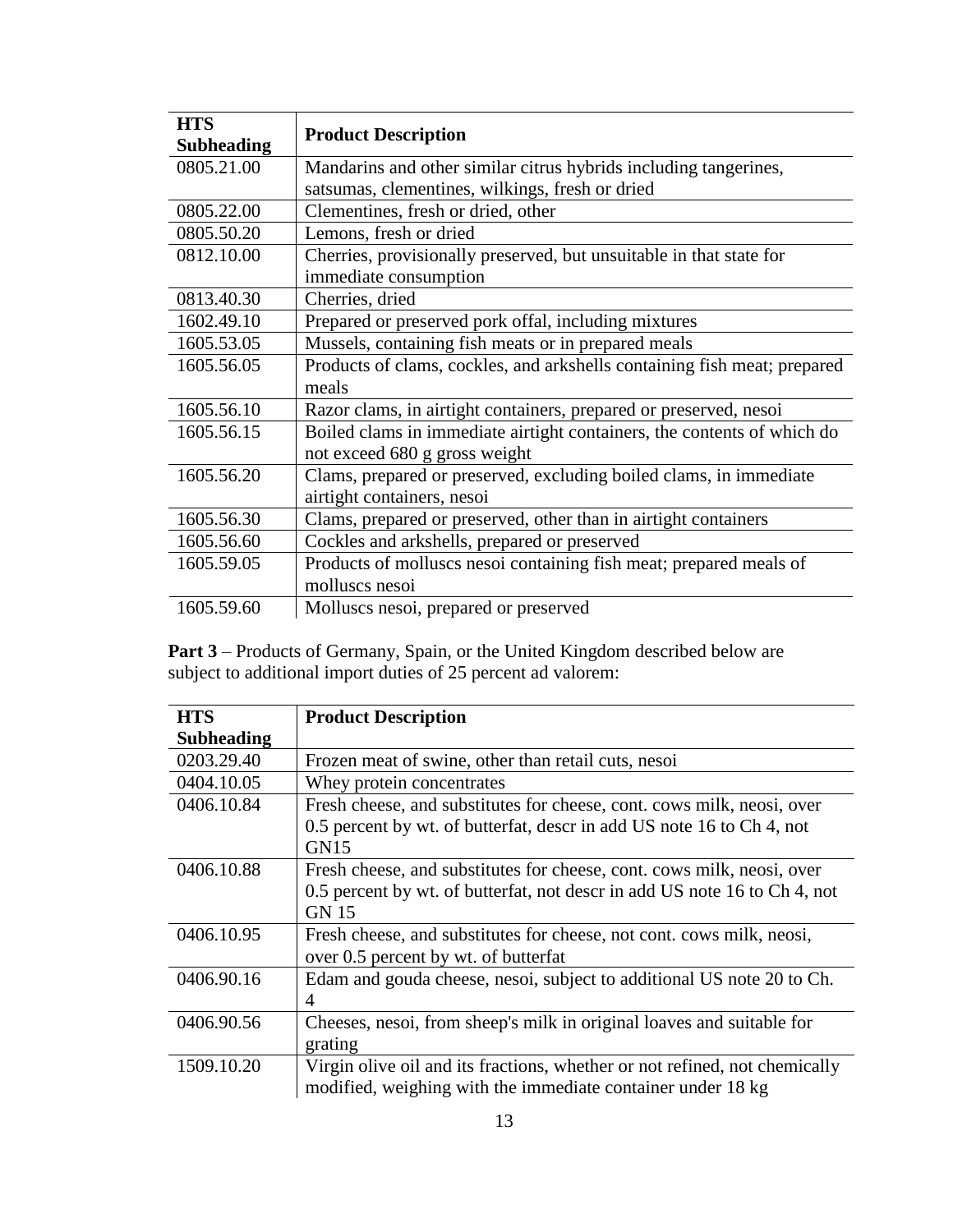| <b>HTS</b>        | <b>Product Description</b>                                                |
|-------------------|---------------------------------------------------------------------------|
| <b>Subheading</b> |                                                                           |
| 1509.90.20        | Olive oil, other than virgin olive oil, and its fractions, not chemically |
|                   | modified, weighing with the immediate container under 18 kg               |
| 2005.70.12        | Olives, green, not pitted, in saline, not ripe                            |
| 2005.70.25        | Olives, green, in a saline solution, pitted or stuffed, not place packed  |

**Part 4** – Products of Austria, Belgium, Bulgaria, Croatia, Cyprus, Czech Republic, Denmark, Estonia, Finland, Germany, Greece, Hungary, Ireland, Italy, Latvia, Lithuania, Luxembourg, Malta, Netherlands, Portugal, Romania, Slovakia, Slovenia, Spain, Sweden, or the United Kingdom described below are subject to additional import duties of 25 percent ad valorem:

| <b>HTS</b><br><b>Subheading</b> | <b>Product Description</b>                                                            |
|---------------------------------|---------------------------------------------------------------------------------------|
| 0403.10.90                      | Yogurt, not in dry form, whether or not flavored or containing add                    |
|                                 | fruit or cocoa                                                                        |
| 0405.10.10                      | Butter subject to quota pursuant to chapter 4 additional US note 6                    |
| 0405.10.20                      | Butter not subject to general note 15 and in excess of quota in chapter               |
|                                 | 4 additional U.S. note 6                                                              |
| 0406.30.89                      | Processed cheese (incl. mixtures), nesoi, w/cow's milk, not grated or                 |
|                                 | powdered, subject to add US note 16 to Ch. 4, not subject to GN15                     |
| 0811.90.80                      | Fruit, nesoi, frozen, whether or not previously steamed or boiled                     |
| 1601.00.20                      | Pork sausages and similar products of pork, pork offal or blood; food                 |
|                                 | preparations based on these products                                                  |
| 2008.60.00                      | Cherries, otherwise prepared or preserved, nesoi                                      |
| 2008.70.20                      | Peaches (excluding nectarines), otherwise prepared or preserved, not                  |
|                                 | elsewhere specified or included                                                       |
| 2008.97.90                      | Mixtures of fruit or other edible parts of plants, otherwise prepared or              |
|                                 | preserved, nesoi (excluding tropical fruit salad)                                     |
| 2009.89.65                      | Cherry juice, concentrated or not concentrated                                        |
| 2009.89.80                      | Juice of any single vegetable, other than tomato, concentrated or not<br>concentrated |

**Part 5** – Products of Austria, Belgium, Bulgaria, Croatia, Cyprus, Czech Republic, Denmark, Estonia, Finland, France, Germany, Greece, Hungary, Ireland, Italy, Latvia, Lithuania, Luxembourg, Malta, Netherlands, Portugal, Romania, Slovakia, Slovenia, Spain, Sweden, or the United Kingdom described below are subject to additional import duties of 25 percent ad valorem: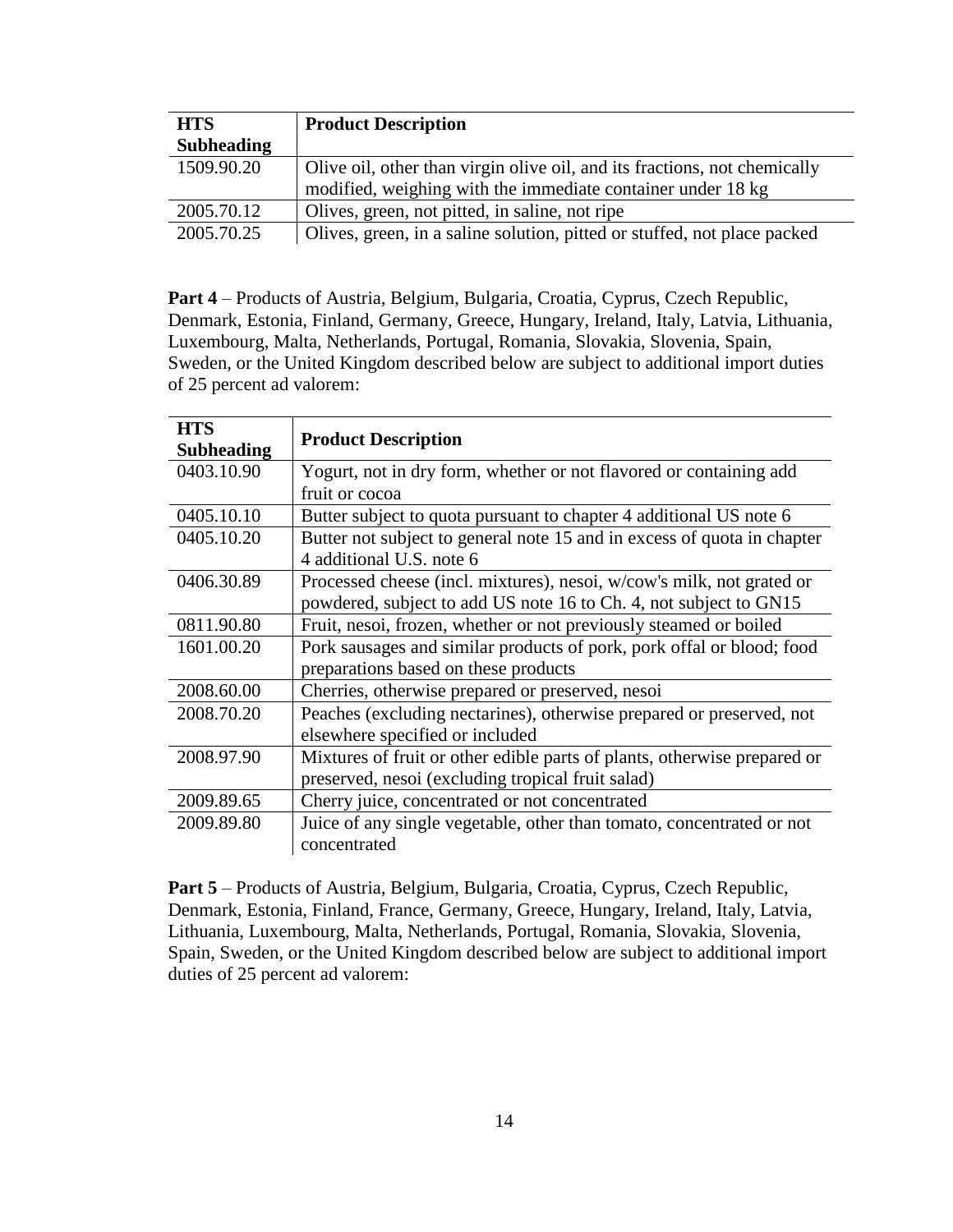| <b>HTS</b>        | <b>Product Description</b>                                               |
|-------------------|--------------------------------------------------------------------------|
| <b>Subheading</b> |                                                                          |
| 0405.20.30        | Butter substitute dairy spreads, over 45 percent butterfat weight, not   |
|                   | subj to gen note 15 and in excess of quota in ch. 4 additional US note   |
|                   | 14                                                                       |
| 0405.20.80        | Other dairy spreads, not butter substitutes or of a type provided for in |
|                   | chapter 4 additional US note 1                                           |
| 0406.30.85        | Processed cheese (incl. mixtures), nesoi, not over 0.5 percent by wt.    |
|                   | butterfat, not grated or powdered, subject to Ch4 US note 23, not GN15   |
| 0406.90.78        | Cheeses & subst. for cheese (incl. mixt.), nesoi, $w/$ or from cheddar   |
|                   | cheese, not subj. to add. US note 18 to Ch.4, not GN15                   |
| 1602.41.90        | Prepared or preserved pork hams and cuts thereof, not containing         |
|                   | cereals or vegetables, nesoi                                             |
| 1602.42.20        | Pork shoulders and cuts thereof, boned and cooked and packed in          |
|                   | airtight containers                                                      |
| 1602.42.40        | Prepared or preserved pork shoulders and cuts thereof, other than        |
|                   | boned and cooked and packed in airtight containers                       |
| 1602.49.40        | Prepared or preserved pork, not containing cereals or vegetables, nesoi  |
| 1602.49.90        | Prepared or preserved pork, nesoi                                        |

Part 6 – Products of Austria, Belgium, Bulgaria, Croatia, Cyprus, Czech Republic, Denmark, Estonia, Finland, Germany, Greece, Hungary, Ireland, Italy, Latvia, Lithuania, Luxembourg, Malta, Netherlands, Poland, Portugal, Romania, Slovakia, Slovenia, Spain, Sweden, or the United Kingdom described below are subject to additional import duties of 25 percent ad valorem:

| <b>HTS</b>        | <b>Product Description</b>                                             |
|-------------------|------------------------------------------------------------------------|
| <b>Subheading</b> |                                                                        |
| 0405.90.10        | Fats and oils derived from milk, other than butter or dairy spreads,   |
|                   | subject to quota pursuant to chapter 4 additional US note 14           |
| 0406.30.51        | Gruyere-process cheese, processed, not grated or powdered, subject to  |
|                   | additional US note 22 to Ch. 4                                         |
| 0406.30.53        | Gruyere-process cheese, processed, not grated or powdered, not         |
|                   | subject to gen note 15 or additional US note 22 to Ch. 4               |
| 0406.40.54        | Blue-veined cheese, nesoi, in original loaves, subject to add. US note |
|                   | 17 to Ch. 4                                                            |
| 0406.90.08        | Cheddar cheese, neosi, subject to add. US note 18 to Ch. 4             |
| 0406.90.12        | Cheddar cheese, nesoi, not subject to gen. note 15 of the HTS or to    |
|                   | additional US note 18 to Ch. 4                                         |
| 0406.90.41        | Romano, Reggiano, Parmesan, Provolone, and Provoletti cheese,          |
|                   | nesoi, from cow's milk, subject to add. US note 21 to Ch. 4            |
| 0406.90.42        | Romano, Reggiano, Parmesan, Provolone, and Provoletti cheese,          |
|                   | nesoi, from cow's milk, not subj to GN 15 or Ch4 additional US note    |
|                   | 21                                                                     |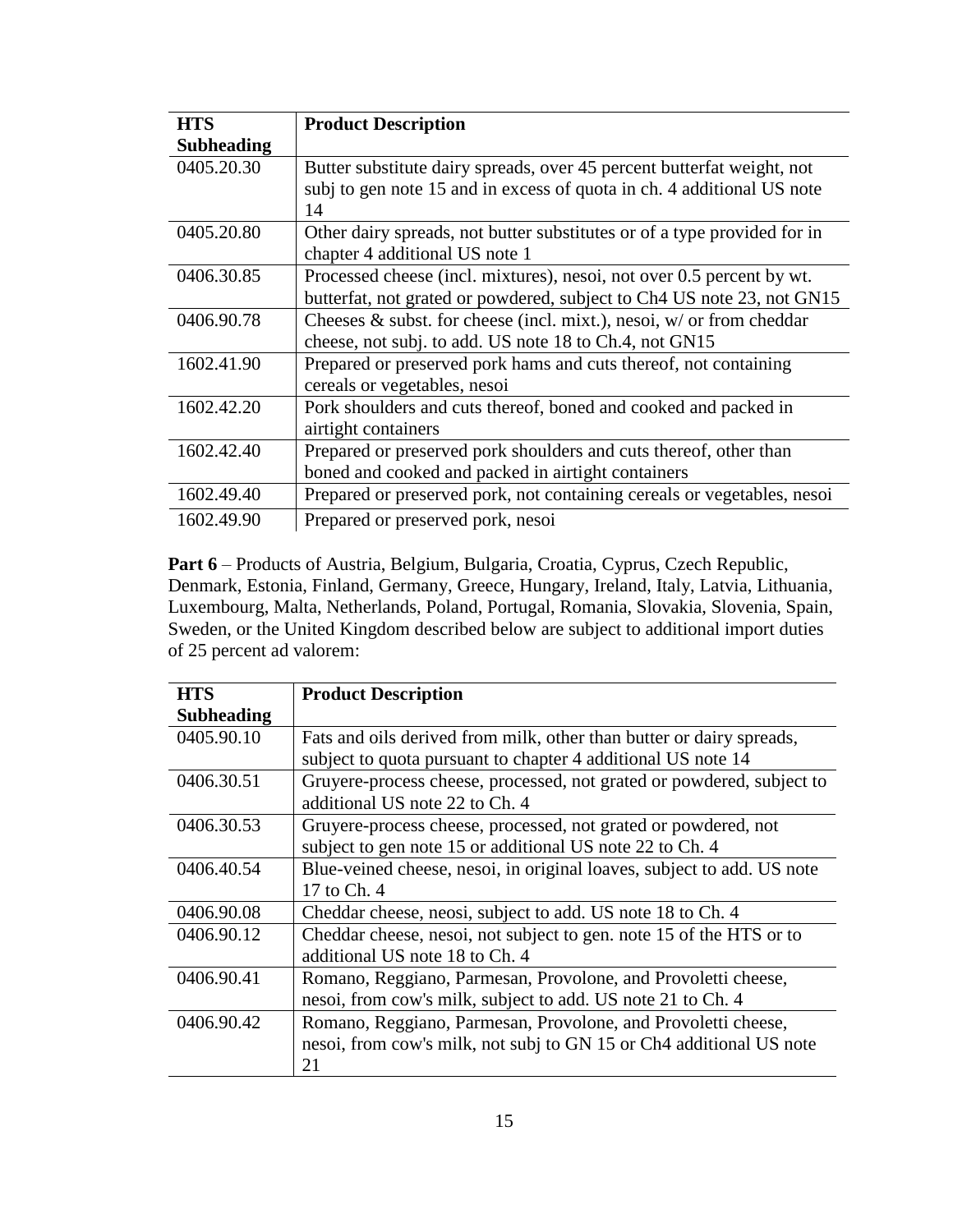| <b>HTS</b>        | <b>Product Description</b>                                             |
|-------------------|------------------------------------------------------------------------|
| <b>Subheading</b> |                                                                        |
| 0406.90.48        | Swiss or Emmentaler cheese with eye formation, nesoi, not subject to   |
|                   | gen. note 15 or to additional US note 25 to Ch. 4                      |
| 0406.90.90        | Cheeses $\&$ subst. for cheese (incl. mixt.), nesoi, w/ or from swiss, |
|                   | emmentaler or gruyere, subj. to add. US note 22 to Ch.4, not GN15      |
| 0406.90.97        | Cheeses $\&$ subst. for cheese (incl. mixt.), nesoi, w/cow's milk,     |
|                   | w/butterfat over 0.5 percent by wt, not subject to Ch4 US note 16, not |
|                   | subject to GN15                                                        |
| 1605.53.60        | Mussels, prepared or preserved                                         |
| 2007.99.70        | Currant and berry fruit jellies                                        |
| 2008.40.00        | Pears, otherwise prepared or preserved, nesoi                          |
| 2009.89.20        | Pear juice, concentrated or not concentrated                           |

**Part 7** – Products of Austria, Belgium, Bulgaria, Croatia, Cyprus, Czech Republic, Denmark, Estonia, Germany, Greece, Hungary, Ireland, Italy, Latvia, Lithuania, Luxembourg, Malta, Netherlands, Portugal, Romania, Slovakia, Slovenia, Spain, Sweden, or the United Kingdom described below are subject to additional import duties of 25 percent ad valorem:

| <b>HTS</b>        | <b>Product Description</b>                                            |
|-------------------|-----------------------------------------------------------------------|
| <b>Subheading</b> |                                                                       |
| 0406.90.46        | Swiss or Emmentaler cheese with eye formation, nesoi, subject to add. |
|                   | US note 25 to Ch. 4                                                   |

**Part 8** – Products of Austria, Belgium, Croatia, Cyprus, Czech Republic, Denmark, Estonia, Finland, Germany, Greece, Hungary, Ireland, Italy, Latvia, Lithuania, Luxembourg, Malta, Netherlands, Poland, Portugal, Romania, Slovakia, Slovenia, Spain, Sweden, or the United Kingdom described below are subject to additional import duties of 25 percent ad valorem:

| <b>HTS</b>        | <b>Product Description</b>                                                          |
|-------------------|-------------------------------------------------------------------------------------|
| <b>Subheading</b> |                                                                                     |
| 0406.90.57        | Pecorino cheese, from sheep's milk, in original loaves, not suitable<br>for grating |

**Part 9** – Products of Austria, Belgium, Bulgaria, Croatia, Cyprus, Czech Republic, Denmark, Estonia, Finland, Germany, Greece, Hungary, Ireland, Italy, Latvia, Luxembourg, Malta, Netherlands, Portugal, Romania, Slovakia, Slovenia, Spain, Sweden, or the United Kingdom described below are subject to additional import duties of 25 percent ad valorem:

| <b>HTS</b>        |                            |
|-------------------|----------------------------|
| <b>Subheading</b> | <b>Product Description</b> |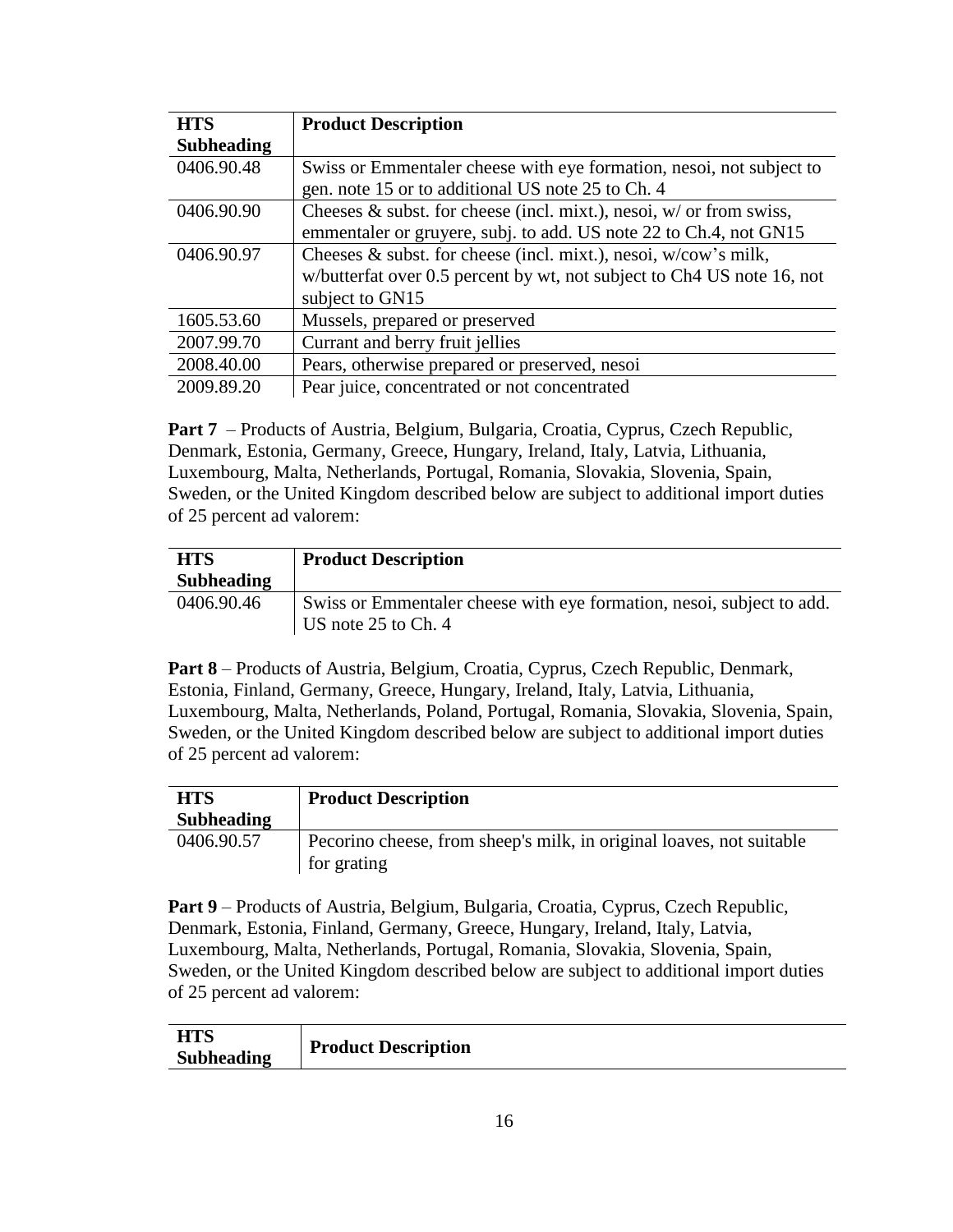0406.90.95 Cheeses & subst. for cheese (incl. mixt.), nesoi, w/cows milk, w/butterfat over 0.5 percent by wt, subject to Ch 4 additional US note 16 (quota)

Part 10 – Products of France, Germany, Spain or the United Kingdom described below are subject to additional import duties of 25 percent ad valorem:

| <b>HTS</b>        |                                                                            |
|-------------------|----------------------------------------------------------------------------|
| <b>Subheading</b> | <b>Product Description</b>                                                 |
| 0711.20.18        | Olives, n/pitted, green, in saline sol., in contain. $> 8$ kg, drained wt, |
|                   | for repacking or sale, subject to additional US note 5 to Ch. 7            |
| 0711.20.28        | Olives, n/pitted, green, in saline sol., in contain. $> 8$ kg, drained wt, |
|                   | for repacking or sale, not subject to additional US note 5 to Ch. 7        |
| 0711.20.38        | Olives, n/pitted, nesoi                                                    |
| 0711.20.40        | Olives, pitted or stuffed, provisionally preserved but unsuitable in       |
|                   | that state for immediate consumption                                       |
| 2005.70.08        | Olives, green, not pitted, in saline, not ripe, in containers holding      |
|                   | over kg for repkg, not subject to add. US note 4 to Ch. 20                 |
| 2005.70.16        | Olives, green, in saline, place packed, stuffed, in containers holding     |
|                   | not over 1 kg, aggregate quantity n/o 2700 m ton/yr                        |
| 2005.70.23        | Olives, green, in saline, place packed, stuffed, not in containers         |
|                   | holding 1 kg or less                                                       |
| 2204.21.50        | Wine other than Tokay (not carbonated), not over 14 percent alcohol,       |
|                   | in containers not over 2 liters                                            |

**Part 11** – Products of Germany described below are subject to additional import duties of 25 percent ad valorem:

| <b>HTS</b>        | <b>Product Description</b>                                                |
|-------------------|---------------------------------------------------------------------------|
| <b>Subheading</b> |                                                                           |
| 0901.21.00        | Coffee, roasted, not decaffeinated                                        |
| 0901.22.00        | Coffee, roasted, decaffeinated                                            |
| 1905.31.00        | Sweet biscuits                                                            |
| 2101.11.21        | Instant coffee, not flavored                                              |
| 8201.40.60        | Axes, bill hooks and similar hewing tools (o/than machetes), and base     |
|                   | metal parts thereof                                                       |
| 8203.20.20        | Base metal tweezers                                                       |
| 8203.20.60        | Pliers (including cutting pliers but not slip joint pliers), pincers and  |
|                   | similar tools                                                             |
| 8203.30.00        | Metal cutting shears and similar tools, and base metal parts thereof      |
| 8203.40.60        | Pipe cutters, bolt cutters, perforating punches and similar tools, nesoi, |
|                   | and base metal parts thereof                                              |
| 8205.40.00        | Screwdrivers and base metal parts thereof                                 |
| 8211.93.00        | Knives having other than fixed blades                                     |
| 8211.94.50        | Base metal blades for knives having other than fixed blades               |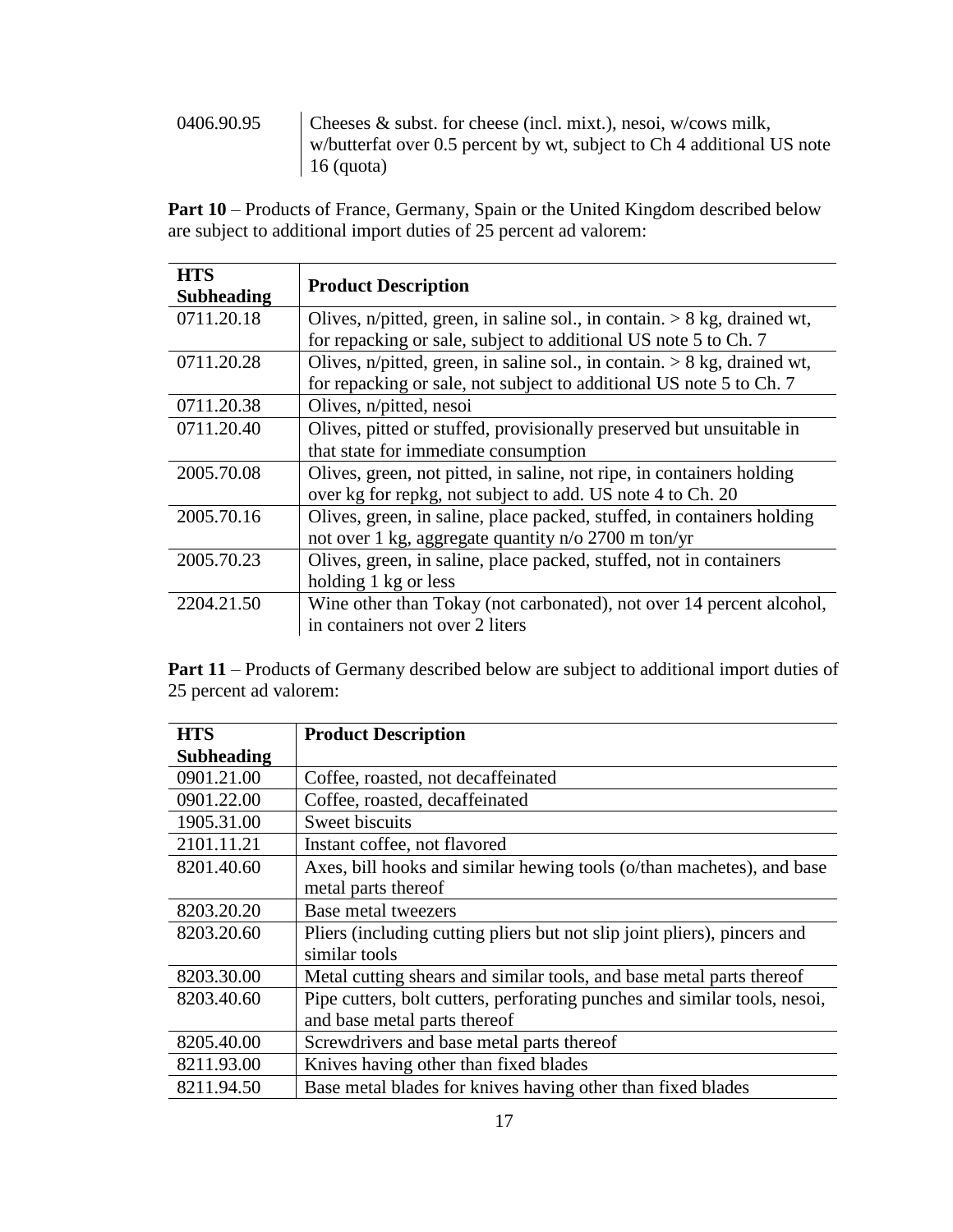| <b>HTS</b>        | <b>Product Description</b>                                             |
|-------------------|------------------------------------------------------------------------|
| <b>Subheading</b> |                                                                        |
| 8467.19.10        | Tools for working in the hand, pneumatic, other than rotary type,      |
|                   | suitable for metal working                                             |
| 8467.19.50        | Tools for working in the hand, pneumatic, other than rotary type,      |
|                   | other than suitable for metal working                                  |
| 8468.80.10        | Machinery and apparatus, hand-directed or -controlled, used for        |
|                   | soldering, brazing or welding, not gas-operated                        |
| 8468.90.10        | Parts of hand-directed or -controlled machinery, apparatus and         |
|                   | appliances used for soldering, brazing, welding or tempering           |
| 8514.20.40        | Industrial or laboratory microwave ovens for making hot drinks or for  |
|                   | cooking or heating food                                                |
| 9002.11.90        | Objective lenses and parts & access. thereof, for cameras, projectors, |
|                   | or photographic enlargers or reducers, except projection, nesoi        |

**Part 12** – Products of Austria, Belgium, Bulgaria, Croatia, Cyprus, Czech Republic, Estonia, Finland, Germany, Greece, Hungary, Ireland, Italy, Latvia, Lithuania, Luxembourg, Malta, Netherlands, Portugal, Romania, Slovakia, Slovenia, Spain, Sweden, or the United Kingdom described below are subject to additional import duties of 25 percent ad valorem:

| <b>HTS</b><br><b>Subheading</b> | <b>Product Description</b>                                                                                                                        |
|---------------------------------|---------------------------------------------------------------------------------------------------------------------------------------------------|
| 1602.49.20                      | Pork other than ham and shoulder and cuts thereof, not containing<br>cereals or vegetables, boned and cooked and packed in airtight<br>containers |

**Part 13** – Products of Germany or the United Kingdom described below are subject to additional import duties of 25 percent ad valorem:

| <b>HTS</b><br><b>Subheading</b> | <b>Product Description</b>                                        |
|---------------------------------|-------------------------------------------------------------------|
| 1905.32.00                      | Waffles and wafers                                                |
| 4901.10.00                      | Printed books, brochures, leaflets and similar printed matter in  |
|                                 | single sheets, whether or not folded                              |
| 4908.10.00                      | Transfers (decalcomanias), vitrifiable                            |
| 4911.91.20                      | Lithographs on paper or paperboard, not over 0.51 mm in           |
|                                 | thickness, printed not over 20 years at time of importation       |
| 4911.91.30                      | Lithographs on paper or paperboard, over 0.51 mm in thickness,    |
|                                 | printed not over 20 years at time of importation                  |
| 4911.91.40                      | Pictures, designs and photographs, excluding lithographs on paper |
|                                 | or paperboard, printed not over 20 years at time of importation   |
| 8429.52.10                      | Self-propelled backhoes, shovels, clamshells and draglines with a |
|                                 | 360 degree revolving superstructure                               |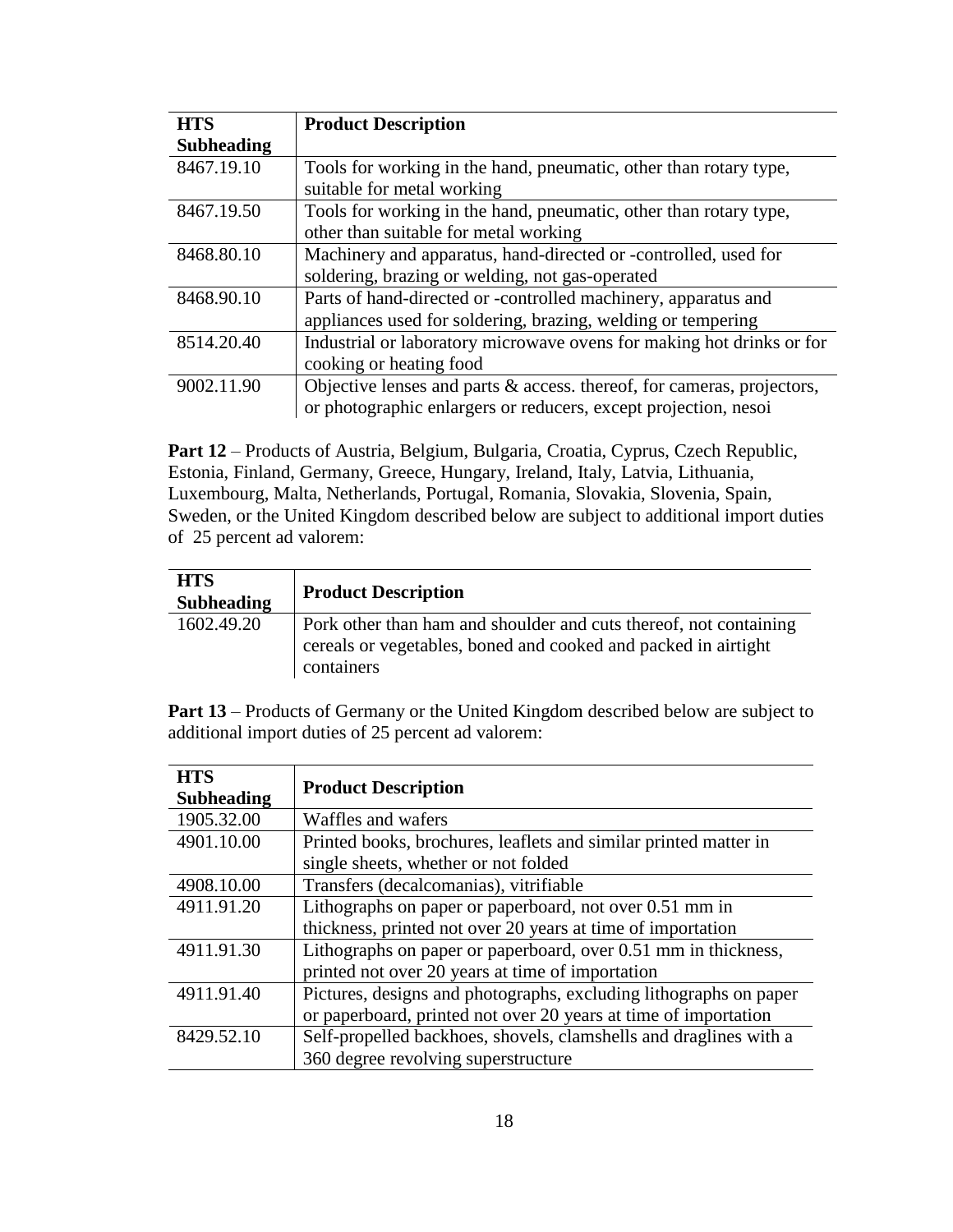| <b>HTS</b><br><b>Subheading</b> | <b>Product Description</b>                                                                                           |
|---------------------------------|----------------------------------------------------------------------------------------------------------------------|
| 8429.52.50                      | Self-propelled machinery with a 360 degree revolving<br>superstructure, other than backhoes, shovels, clamshells and |
|                                 |                                                                                                                      |
|                                 | draglines                                                                                                            |
| 8467.29.00                      | Electromechanical tools for working in the hand, other than drills                                                   |
|                                 | or saws, with self-contained electric motor                                                                          |

**Part 14** – Products of Germany, Ireland, Italy, Spain, or the United Kingdom described below are subject to additional import duties of 25 percent ad valorem:

| <b>HTS</b><br><b>Subheading</b> | <b>Product Description</b> |
|---------------------------------|----------------------------|
| 2208.70.00                      | Liqueurs and cordials      |

**Part 15** – Products of the United Kingdom described below are subject to additional import duties of 25 percent ad valorem:

Note: For purposes of 2208.30.30, the product description defines and limits the scope of the proposed action.

| <b>HTS</b>        | <b>Product Description</b>                                               |
|-------------------|--------------------------------------------------------------------------|
| <b>Subheading</b> |                                                                          |
| 2208.30.30**      | Single-malt Irish and Scotch Whiskies                                    |
| 6110.11.00        | Sweaters, pullovers, sweatshirts, waistcoats (vests) and similar         |
|                   | articles, knitted or crocheted, of wool                                  |
| 6110.12.10        | Sweaters, pullovers, sweatshirts, waistcoats (vests) and similar         |
|                   | articles, knitted or crocheted, of Kashmir goats, wholly of cashmere     |
| 6110.20.20        | Sweaters, pullovers and similar articles, knitted or crocheted, of       |
|                   | cotton, nesoi                                                            |
| 6110.30.30        | Sweaters, pullovers and similar articles, knitted or crocheted, of       |
|                   | manmade fibers, nesoi                                                    |
| 6202.99.15        | Rec perf outwear, women's/girls' anoraks, wind-breakers $\&$ similar     |
|                   | articles, not $k/c$ , tex mats (not wool, cotton or mmf), cont < 70      |
|                   | percent by wt of silk                                                    |
| 6202.99.80        | Women's/girls' anoraks, wind-breakers $\&$ similar articles, not k/c, of |
|                   | tex mats (not wool, cotton or mmf), cont < 70% by wt of silk,            |
| 6203.11.60        | Men's or boys' suits of wool, not knitted or crocheted, nesoi, of wool   |
|                   | yarn with average fiber diameter of 18.5 micron or less                  |
| 6203.11.90        | Men's or boys' suits of wool or fine animal hair, not knitted or         |
|                   | crocheted, nesoi                                                         |
| 6203.19.30        | Men's or boys' suits, of artificial fibers, nesoi, not knitted or        |
|                   | crocheted                                                                |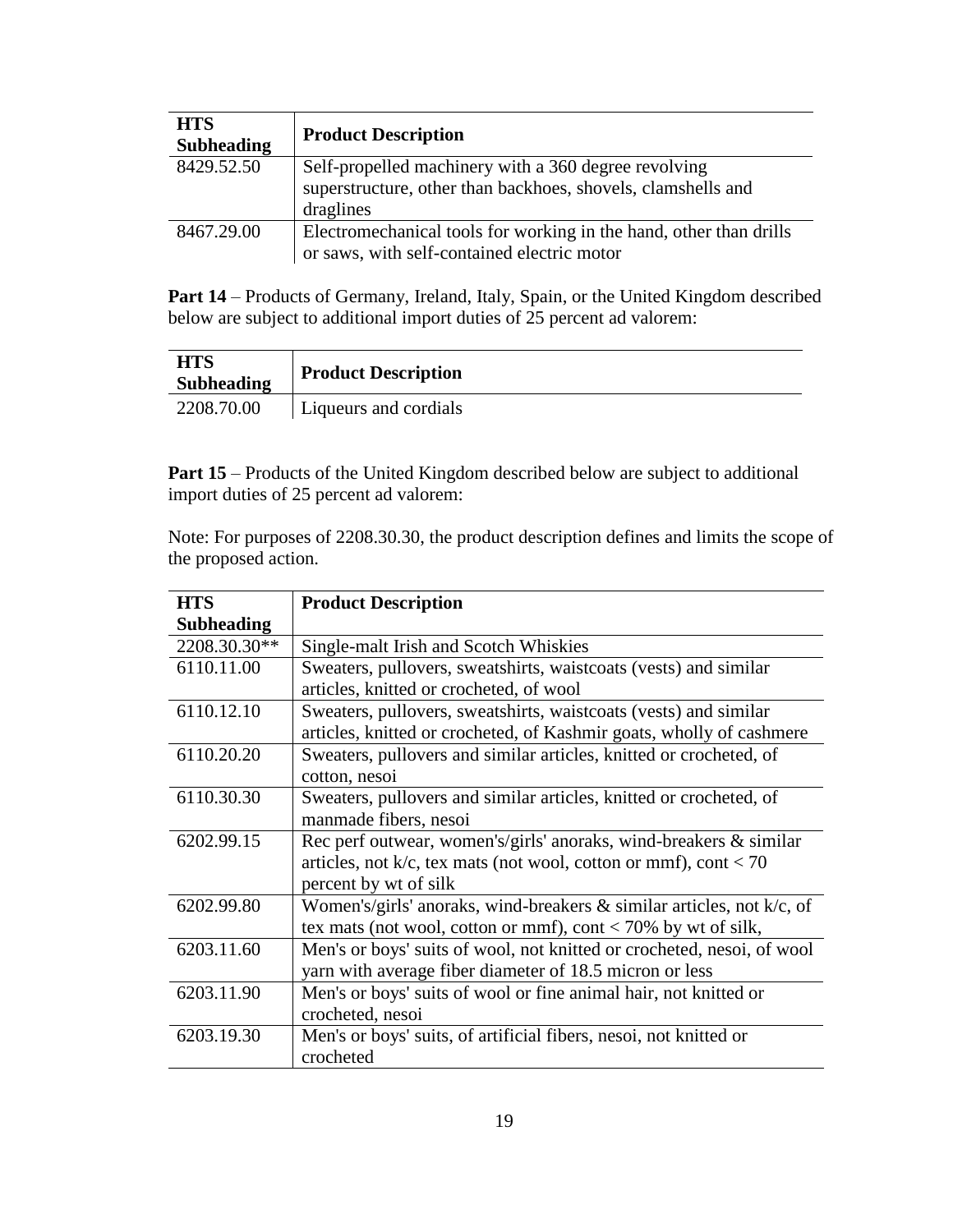| <b>HTS</b>        | <b>Product Description</b>                                                                                                                                   |  |
|-------------------|--------------------------------------------------------------------------------------------------------------------------------------------------------------|--|
| <b>Subheading</b> |                                                                                                                                                              |  |
| 6203.19.90        | Men's or boys' suits, of textile mats (except wool, cotton or mmf),<br>containing under 70 percent by weight of silk or silk waste, not knit<br>or crocheted |  |
| 6208.21.00        | Women's or girls' nightdresses and pajamas, not knitted or<br>crocheted, of cotton                                                                           |  |
| 6211.12.40        | Women's or girls' swimwear, of textile materials(except mmf),<br>containing 70% or more by weight of silk or silk waste, not knit or<br>crocheted            |  |
| 6211.12.80        | Women's or girls' swimwear, of textile materials (except mmf),<br>containing under 70% by weight of silk or silk waste, not knit or<br>crocheted             |  |
| 6301.30.00        | Blankets (other than electric blankets) and traveling rugs, of cotton                                                                                        |  |
| 6301.90.00        | Blankets and traveling rugs, nesoi                                                                                                                           |  |
| 6302.21.50        | Bed linen, not knit or crocheted, printed, of cotton, cont any<br>embroidery, lace, braid, edging, trimming, piping or applique work,<br>n/napped            |  |
| 6302.21.90        | Bed linen, not knit or croc, printed, of cotton, not cont any                                                                                                |  |
|                   | embroidery, lace, braid, edging, trimming, piping or applique work,<br>not napped                                                                            |  |
|                   | $**$ Only a partian of HCO digit is to be equated                                                                                                            |  |

Only a portion of HS8 digit is to be covered

**Part 16** – Products of France or Germany described below are subject to additional import duties of 25 percent ad valorem:

| <b>HTS</b>        | <b>Product Description</b>                                       |
|-------------------|------------------------------------------------------------------|
| <b>Subheading</b> |                                                                  |
| 8214.90.60        | Butchers' or kitchen chopping or mincing knives (o/than cleavers |
|                   | w/their handles)                                                 |
| 2007.99.05        | Lingonberry and raspberry jams                                   |
| 2007.99.10        | Strawberry jam                                                   |
| 2007.99.15        | Currant and other berry jams, nesoi                              |
| 2007.99.20        | Apricot jam                                                      |
| 2007.99.25        | Cherry jam                                                       |
| 2007.99.35        | Peach jam                                                        |
| 2007.99.60        | Strawberry pastes and purees, being cooked preparations          |

Part 17 – Products of Austria, Belgium, Bulgaria, Croatia, Cyprus, Czech Republic, Denmark, Estonia, Finland, Germany, Hungary, Ireland, Italy, Latvia, Lithuania, Luxembourg, Malta, Netherlands, Portugal, Romania, Slovakia, Slovenia, Spain, Sweden, or the United Kingdom described below are subject to additional import duties of 25 percent ad valorem.